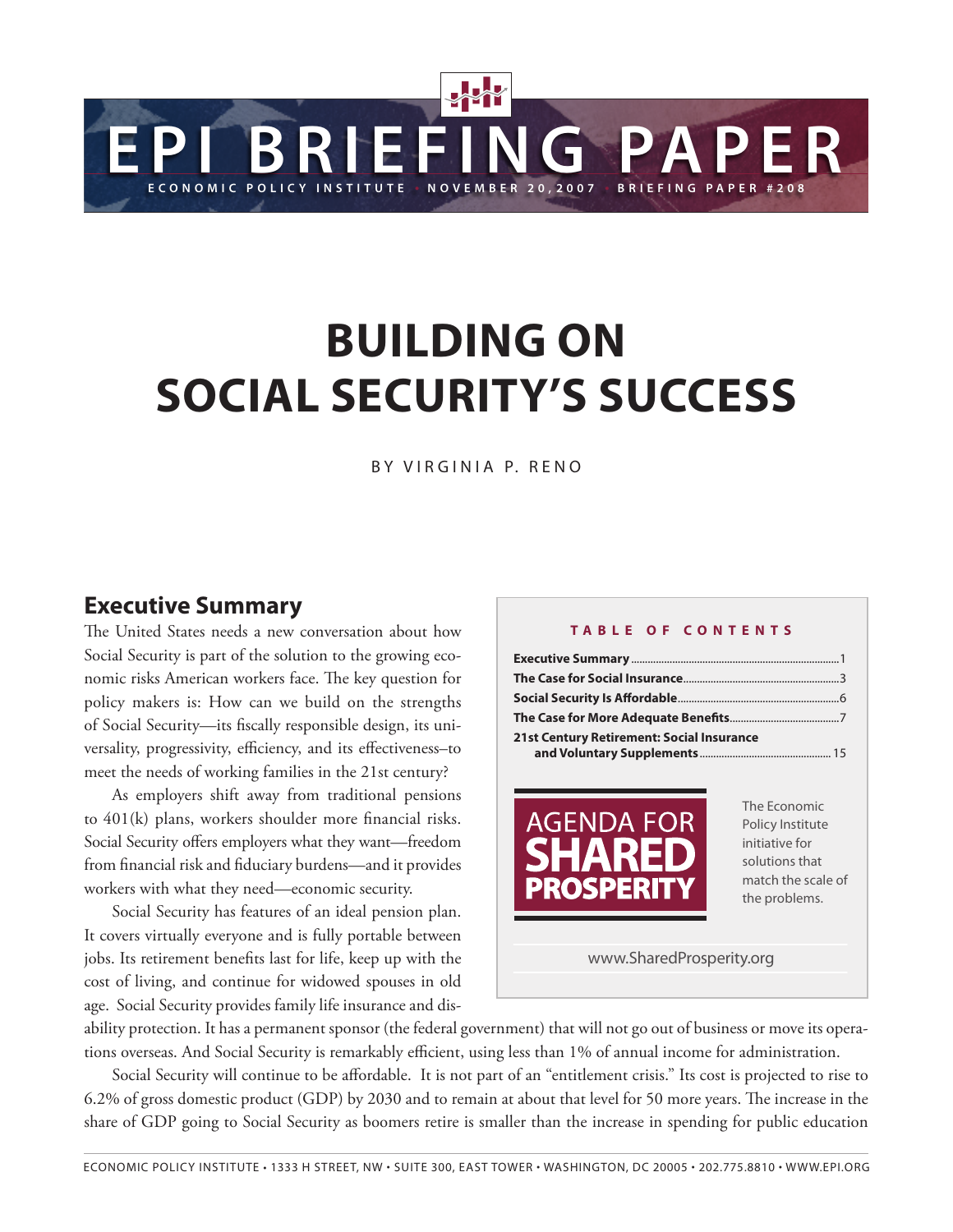when young boomers showed up in record numbers to enroll in kindergarten.

Social Security provides bedrock security for seniors. But benefits are modest. The case for improving Social Security benefits rests on the facts that:

- U.S. seniors have lower replacement rates from Social Security and are more likely to be poor than are seniors in other advanced economies;
- Benefit cuts already enacted and growing obligations for Medicare cost-sharing mean that seniors will need higher benefits in the future just to maintain replacement rates that retirees have received for the past 25 years; and
- The rest of the retirement system is becoming less adequate and is subjecting workers to more risks.

Policy makers have an excellent tool at hand to strengthen retirement security. Social Security is well designed, secure, and efficient. With its proven track record, it holds the best prospect for using new money effectively to improve retirement security. Wise policy would first balance Social Security finances without cutting benefits. It would then make benefits more adequate before subsidizing other retirement income tools.

# **Introduction**

The Agenda for Shared Prosperity is to be commended for taking a broad look at retirement income policy. When pensions, savings, and Social Security are each considered in isolation, we risk asking the wrong questions. In the pension silo, we often ask, "How will we shore up private pensions? Can we expand the government's role in guaranteeing pension payouts?" In the savings silo we hear, "How can we expand incentives to save? Do we need better tax deductions, refundable credits, or government matching funds?" In the Social Security silo, we ask, "How will we cut or delay benefits to reduce future costs? Can we make the cost of Social Security more predictable for the government by shifting risks to workers and families?"

Something is awry with this framing of the options. A quick look at the facts reveals that Social Security is by far the most secure, effective, and efficient leg of the proverbial "three-legged stool" of retirement income. With its proven track record, it should be the top candidate for increased funding to achieve workers' retirement security. Social Security has the unique strength of being sponsored by the federal government, the rare entity that has the power to tax and will never go out of business. In other venues (including private pensions and savings institutions), reliance on the federal government as insurer of last resort is cause for confidence. In Social Security, reliance on the federal government as insurer of first resort merits at least equal confidence.

Fiscal responsibility is a core feature of Social Security (see *Social Security Finances at a Glance* on p. 3). Each year, the Social Security trustees report on the long-range income and payouts of the system. The purpose of the 75-year forecast is to provide early warning to policy makers if changes are needed to keep it in balance. Ironically, the long-range projections have increasingly been

#### **TA B L E 1**

#### **Tax expenditures: Present value of tax expenditures on net retirement plan contributions and earnings, 2006 (in millions)**

| <b>Employer pension plans</b>  | \$75,660  |
|--------------------------------|-----------|
| $401(k)$ plans                 | 110,000   |
| Individual retirement accounts | 4,100     |
| Keogh plans                    | 7.640     |
| Total of above                 | \$197,400 |

**Source:** www.whitehouse.gov/omb/budget/fy2008 (*Analytic Perspectives*, p. 299).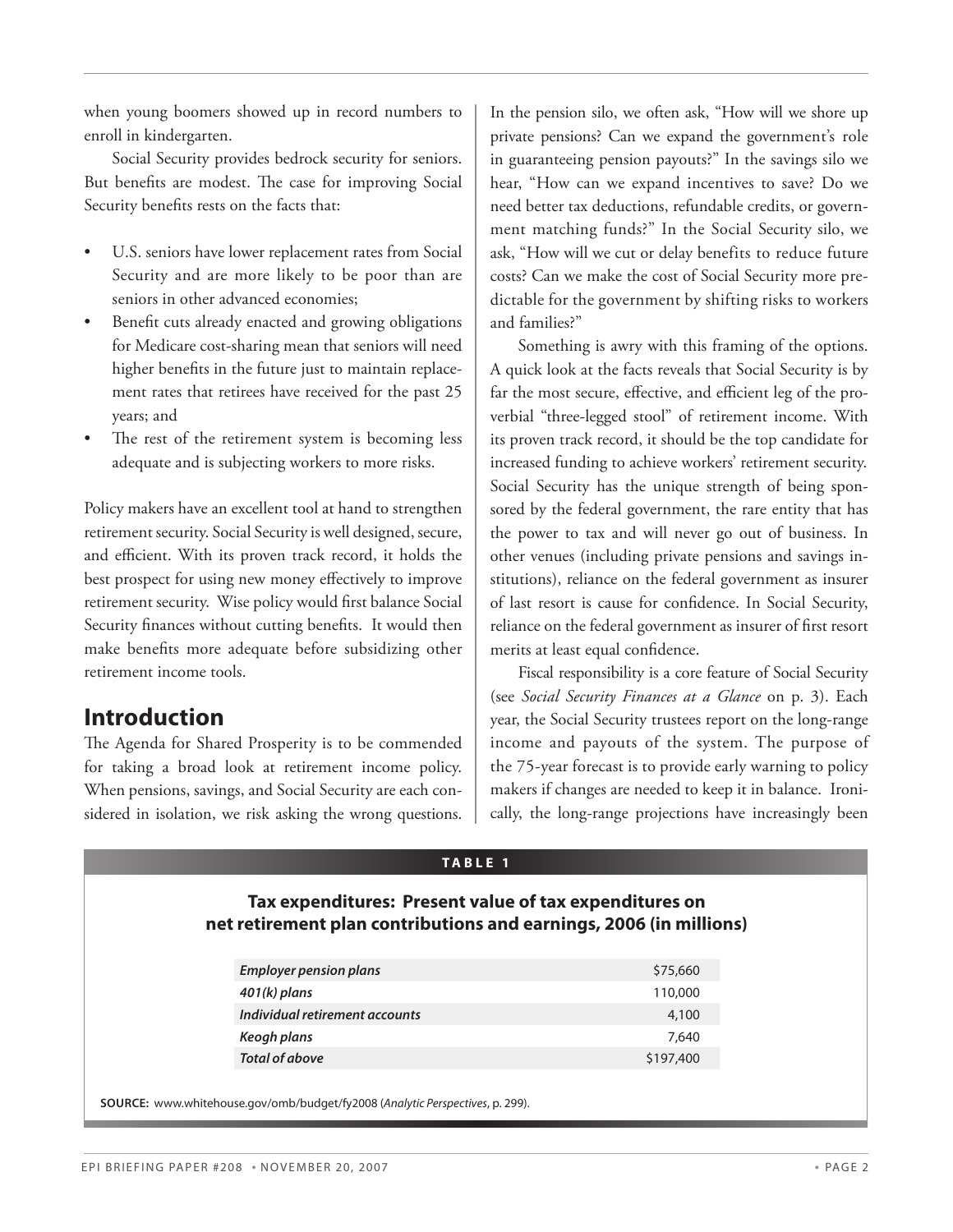used to turn quite remote imbalances into the defining feature of Social Security, or to argue that the benefits are unaffordable and should be replaced with private accounts. The defining feature of private accounts, in turn, is that they do not go out of balance because they do not promise anything in particular to retirees. Instead, they shift risk from society as a whole to individual citizens.

While Social Security financing is transparent, the societal costs of encouraging voluntary pensions and retirement saving is nearly hidden from view. The costs are borne through "tax expenditures," which go overwhelmingly to upper-income households (Gist 2007). People who reap the tax benefits do not seem to recognize, or acknowledge, that society at large bears the cost. And those who do not get the tax benefits fail to see that the advantages go to others. In 2006, the present value of foregone personal income tax revenues on retirement plan contributions and earnings amounted to \$197.4 billion: 401(k) plans were \$110 billion, while other employer-sponsored pension plans ranked second largest at \$76 billion (**Table 1**).

Looking across retirement income systems points us to the overarching question: "How can we provide retirement income for today's and tomorrow's workers and families that is secure, adequate, fair, and efficient?" Strengthening Social Security is an important part of the answer. The purpose of this briefing paper is to make the case for improving Social Security protection before putting new money into other retirement arrangements that lack the promise and successful track record of Social Security.

# **The Case for Social Insurance**

In a National Academy of Social Insurance (NASI) brief, *Why Social Insurance?,* E. J. Dionne (1999) explains the concept of *social insurance:* 

Social insurance was a wise admission on the part of supporters of competitive economies that citizens would take the risks such economies require only if they are provided with a degree of security against old age, unemployment, the sudden death of a spouse and the vicissitudes of health. Social insurance arises from the understanding that competitive economies sometimes break down.

### **Social Security Finances at a Glance**

**Who pays?** Workers pay 6.2% of their wages up to a cap (\$97,500 in 2007), and employers pay a matching amount. In addition, upper-income beneficiaries pay income taxes on part of their benefits, and part of those taxes are dedicated to the Social Security trust fund. Finally, interest earned on trust fund reserves helps pay for future benefits.

**Who receives?** In 2007, about 49 million people, or one in six Americans, receive Social Security. Nearly one household in four has someone receiving Social Security as retired or disabled workers or their dependents or as families of deceased workers.

**How much?** The average monthly retired-worker benefit was \$1,050 in June 2007. The average was \$979 for disabled workers, and \$1,012 for widows age 60 or older.

**How do actuaries project the future?** Each year the Social Security trustees and actuaries review the performance of the economy, take into account new laws and regulations, and reassess assumptions about future economic and demographic trends that will affect the Social Security system—including employment, wages, productivity, inflation, interest rates, birth and death rates, and immigration. They make short-range (10 year) and long-range (75-year) projections for three scenarios—low-cost, high-cost, and intermediate (or "best estimate").

**What is projected for the short range?** Social Security trust funds are projected to have a surplus each year from 2007 through 2016 under intermediate assumptions. Fund reserves are projected to grow to \$4.5 trillion by the end of 2016.

**What is projected for 75 years?** Under intermediate assumptions, tax revenues will be less than outgo from the Social Security fund beginning in 2017. Interest on the reserves and the assets themselves will be available to help pay benefits through 2041. In 2041, reserves will be depleted. Income going into the fund will cover about 75% of scheduled benefits then.

**What do other scenarios show?** Under high-cost assumptions, reserves would be depleted in 2030 instead of 2041. In the low-cost scenario, Social Security is adequately financed for 75 years and beyond. The difference among estimates reflects the great uncertainty about what the future will hold.

Sources: Board of Trustees (2007); Reno and Gray (2007).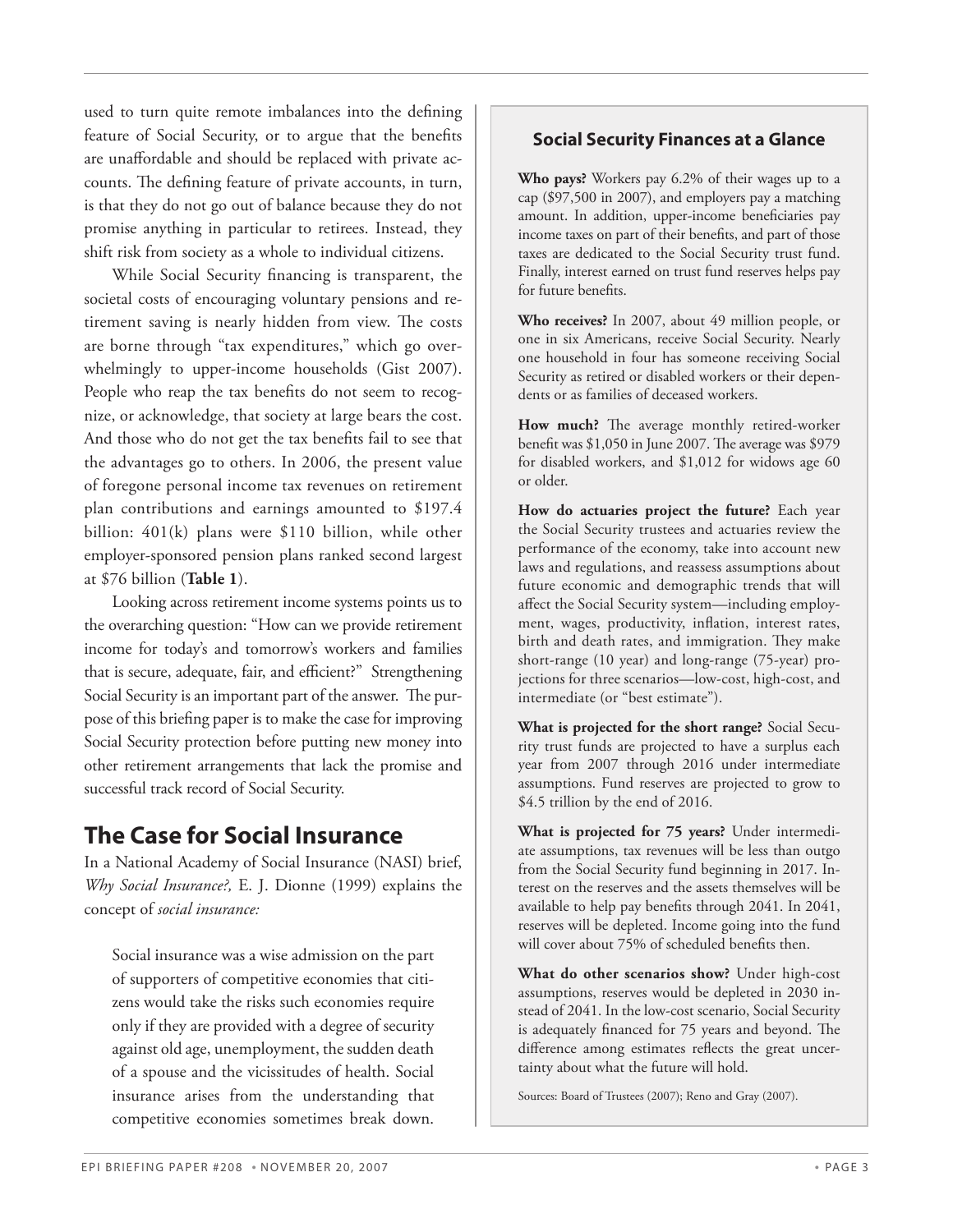Competition has benefits and costs, and both are shared unequally.… Risk is tolerable, even desirable, as long as every one of life's risks is not an all-or-nothing game. That is especially true when one's family is put at risk. Protecting citizens against risk is a fundamental role of government. As FDR noted after passage of the Social Security Act, the first Americans to seek government protections against risks beyond their own control were not the poor and the lowly but the rich and the strong. They sought protective laws to give security to property owners, industrialists, merchants and bankers. He did not blame the wealthy for seeking these protections. Instead, he saw these as models for comparable protections for workers and families.

As social insurance, Social Security has many (if not all) the features of an ideal pension system. Many of these features have proven elusive in the world of employersponsored defined-benefit pensions or 401(k) plans. As insurance, Social Security also has features that distinguish it from personal savings accounts.

### *An ideal pension plan*

An ideal pension plan would provide security to workers and families and be convenient for employers to establish and maintain. Key features would include:

- **Replace prior wages.** Benefits would be based on wages, which are a measure of the income that retirees need to replace. Defined-benefit pension plans typically have this feature, as does Social Security, while 401(k)s do not.
- *Be portable between jobs.* Coverage would follow workers from job to job. This is a major limitation of company pensions. Social Security is fully portable as are 401(k)s. Social Security is also portable between military service and civilian jobs so that military families have continuous life and disability insurance and service members have seamless retirement coverage.
- *Include small employers.* Traditional pension coverage is low for small employers. Social Security covers

workers in small companies as well as those in large firms and is easy for small employers to administer.

- *• Include virtually all workers.* Part-time, temporary, and low-paid workers are often left out of employer plans, but are covered by Social Security. Farm and household employees and the self-employed are outside the realm of employer plans, but are covered by Social Security.
- Impose few risks and obligations on employers. Many employers want to avoid the fiduciary duties and financial risks of guaranteeing pensions. Social Security imposes no such burdens on employers; they are required only to withhold and pay contributions and report wages.
- Limit "leakage" of retirement funds for other uses. Leakage occurs when funds are withdrawn or borrowed from retirement plans and used for other purposes, or when the funds are bequeathed to heirs. Early withdrawals are common in 401(k) plans. In defined-benefit plans, workers increasingly have the option to withdraw vested pension funds when they change jobs. Social Security funds cannot be "leaked." Benefits are paid only at insured events—retirement, disability, or death of a family worker.
- *Pay monthly benefits for life.* Company pensions traditionally paid monthly benefits for life but increasingly offer lump sums that retirees take. 401(k) plans rarely offer annuities. Social Security pays only monthly benefits for life.
- *Protect against inflation.* Social Security benefits automatically keep up with wage growth before receipt of benefits and with the cost of living thereafter. Inflation indexing is rare (or nonexistent) in company pensions.
- **Protect widowed spouses in old age.** Social Security automatically continues benefits to spouses widowed in old age. Private defined-benefit pensions must provide survivor protection for a spouse unless she or he waives it. Survivor protection reduces the retiree's monthly pension and generally pays the widowed spouse half of that reduced amount. 401(k) plans do not have automatic survivor protection.
- Provide disability insurance. Social Security provides disability insurance for workers who lose their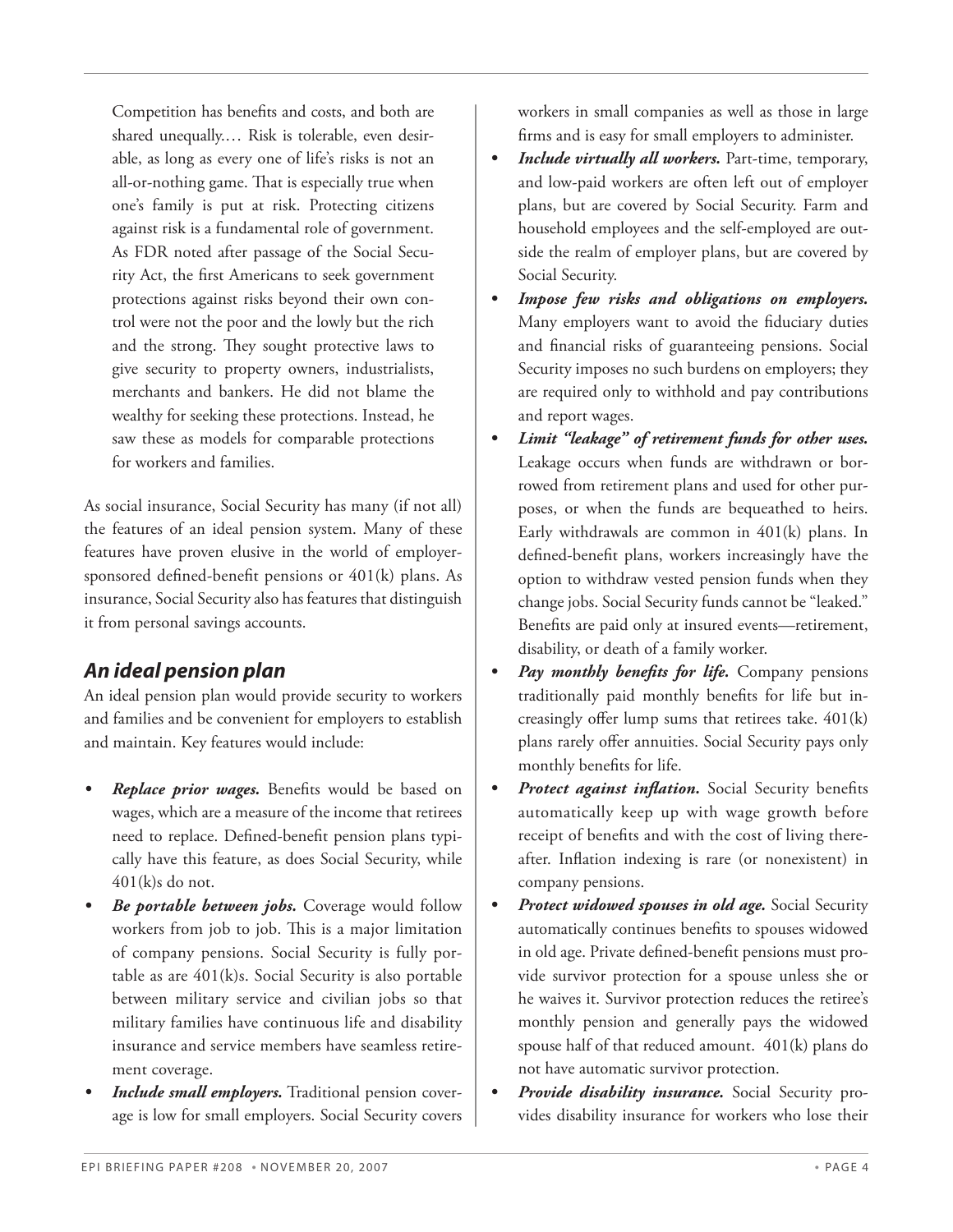that low earners need higher replacement of prior earnings in order to make ends meet and are less likely to have much in pensions or savings on top of Social Security.

tive efficiency. Less than 1% of funds collected each year is spent on administrative costs.

Finally, Social Security has a strong record of administra-

Each of these desirable features is found in the Social Security system. Furthermore, Social Security has a progressive benefit formula, which compensates for the facts

capacity to work before they reach retirement age. The benefits are closely integrated with retirement benefits. Disability features, when they exist, vary greatly in company pension plans; 401(k) funds can be withdrawn at disability, but they lack any disability

*Provide life insurance for young families.* Social Security provides life insurance benefits to families when a worker dies and leaves dependent children without a breadwinner's support. Life insurance in company benefits is often separate from pensions and paid as a lump sum rather than as ongoing income to families; 401(k) bequests do not embody life in-

*Maintain a permanent sponsor.* Social insurance has long-term stability because the federal government, an entity that will not go out of business or move its operations overseas, sponsors it. Employer-sponsored pensions, in contrast, are at risk when companies are bought and sold, move abroad, or go bankrupt.

insurance protection.

surance features.

### *Savings do not replace insurance*

The move from defined-benefit company pension plans to 401(k) plans improves portability but shifts risks and responsibilities from employers to workers and families. Social insurance offers employers what they seem to want—freedom from the fiduciary obligations of being a plan sponsor. With social insurance, employers are only a conduit for paying contributions and reporting wages. At the same time, social insurance gives workers what they need—security and protection from risks.

The proliferation of 401(k) plans and other individual savings accounts poses many new challenges for workers about how benefits will be paid from such

#### **Savings, Insurance, and Risks**

During their work careers, workers are exposed to a host of risks in managing their savings. They face investment risk that their account values will fall during a market slump. They face *inflation risk* that their account balances will not keep up with the cost of living. They face the risk that disability will end their careers before they have saved enough to live without other income. Their families face the risk that a *breadwinner's death* will leave children without support. All face the risk that competing demands will divert their retirement savings to other uses and leave them with inadequate funds in retirement. Savings accounts may be at risk in civil disputes or claimed by creditors unless specifically protected by law. And while savings are a buffer against adversity, families may be required to spend their savings in order to be eligible for assistance such as Medicaid, food stamps, or temporary assistance to needy families (Reno et al. 2005).

When workers retire, the risks associated with managing their savings accounts do not end. Retirees remain at risk that their savings will be eroded by inflation or undermined by a market slump. They also risk outliving their savings (*longevity risk*). Those who enter retirement married are exposed to the *risk of widowhood*, losing a partner's income, and depleting savings to pay the cost of a partner's final illness. As during the work life, unexpected calamities after retirement can wipe out savings. During the work life, we can adapt by working more, delaying retirement, or spending less. In advanced old age, spending less may be the only option (Reno et al 2005).

Risk pooling and targeted protection are fundamental differences between social insurance and a savings account. Social insurance shares risks broadly—between young and old; rich, middle class, and poor; sick and well; lucky and unlucky; families with children and childless people. Broad pooling of risk and targeting benefits to cover specific risks make Social Security more secure than a savings account when the insured risk occurs. Protection does not end because an account has been depleted.

accounts. A blue-ribbon study panel convened by the National Academy of Social Insurance explored how benefits would be paid if individual accounts were part of Social Security. Michael J. Graetz of Yale Law School, a co-chair of that panel and a Treasury official in the administration of George H. W. Bush, summed up the problem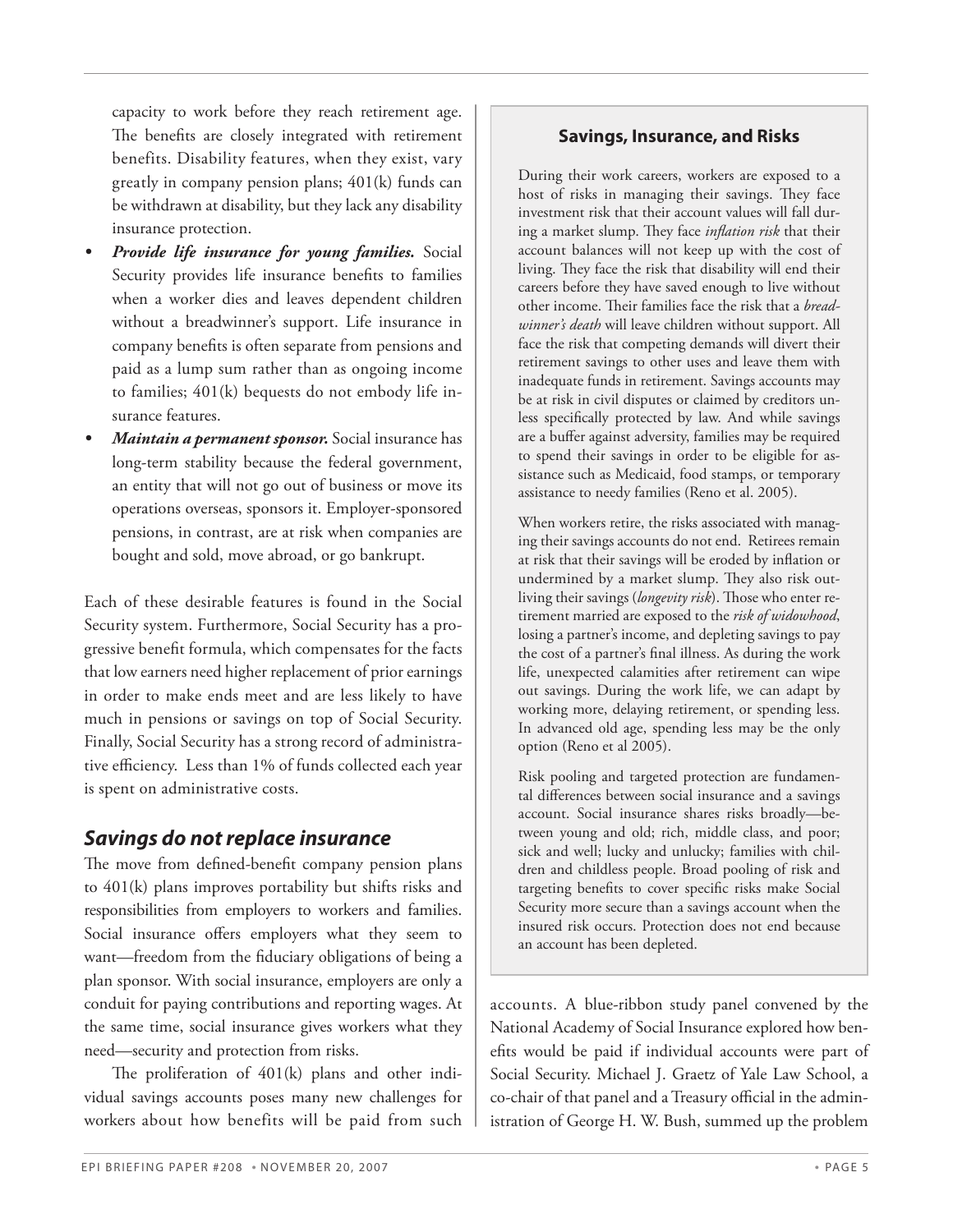of turning savings accounts into social insurance benefits. Personal accounts, he concluded, do not pool risk the way insurance does.

Savings do not replace insurance. For economic wellbeing, individuals need both. Social insurance compensates for specified losses—loss of income at retirement, disability, or death of a family worker in the case of Social Security. As insurance, Social Security protects against those risks more securely than can a savings account because it targets protection to the insured losses. Savings accounts are liquid assets that can be used for other purposes and that flexibility is part of their appeal. But savings cannot cover life's major risks the way insurance does. When savings are depleted, they are gone, while social insurance continues for the duration of the insured losses.

The distinction between social insurance and personal saving is important in debates about the form of Social Security. As Nancy Altman notes in her book, *The Battle for Social Security: From FDR's Vision to Bush's Gambl*e, there has been a long-standing philosophical battle about the shape and form of Social Security. A persistent drumbeat from the libertarian right has sought to replace social insurance with private savings accounts and a residual welfare program for the very poor. That is different from the social insurance approach to retirement security. Social insurance is about community. It is about all of us sharing risk and casting our lots together. Each of us contributes while we are working and each receives benefits with dignity, as an earned right, when work ends. As Senator Bill Bradley observed, "Social Security is the best expression of community in America" (Bradley 2007).

The movement to dismantle Social Security adopted new tactics after 1983 Social Security solvency legislation was enacted. Heritage Foundation scholars published a candid "Leninist" strategy to mount a long, patient campaign to divide, neutralize, and discredit the coalitions that support Social Security, including organized labor, senior citizens, young people, politicians, and policy elites (Butler and Germanis 1983). They predicted they would prevail to privatize the program in the next Social Security legislation. Key elements of the strategy were to: (a) persuade young people that they have no stake in Social Security because "it won't be there" when they retire;

(b) convince seniors that they will be protected from any benefit cuts in the transition to private accounts, so they have no reason to oppose the change; (c) convince pundits, journalists, and average Americans that Social Security is "unsustainable" and that shifting to private accounts is inevitable; and (d) persuade policymakers that fixing Social Security poses only painful choices that are best avoided.

Claims that Social Security is unsustainable or will not be there for future generations are not consistent with experience over the last 70 years and are not borne out by official projections of the Social Security program over the next 75 years. The next section of this paper briefly makes the case that Social Security is affordable. The following sections present the case for more adequate benefits and describe illustrative ways to improve Social Security.

# **Social Security Is Affordable**

A quick look at the facts shows that the Social Security is affordable. Contrary to much public discussion, it is not an "entitlement crisis."

# *Future benefits are a predictable share of the economy*

As a share of the total economy, Social Security is forecast by the trustees to rise from 4.3% in 2007 to 6.2% by 2030, an increase of 1.9 percentage points. This is a sizeable increase, to be sure. But we can put it in context by answering two questions: Why does the share grow, and is this a big change compared to past experience?

Social Security will grow as a share of the economy because the share of population that is over age 65 will grow rapidly between now and 2030. Seniors are 13% of the population today and will be about 20% of the population in 2030. After 2030, the share of the economy represented by Social Security will remain fairly stable at 6.2% to 6.3% for the rest of the 75-year projection period (Trustees 2007). As elders comprise a larger share of the population, it is reasonable to expect that they will consume a commensurately larger share of the economy's goods and services. To require otherwise is to require that future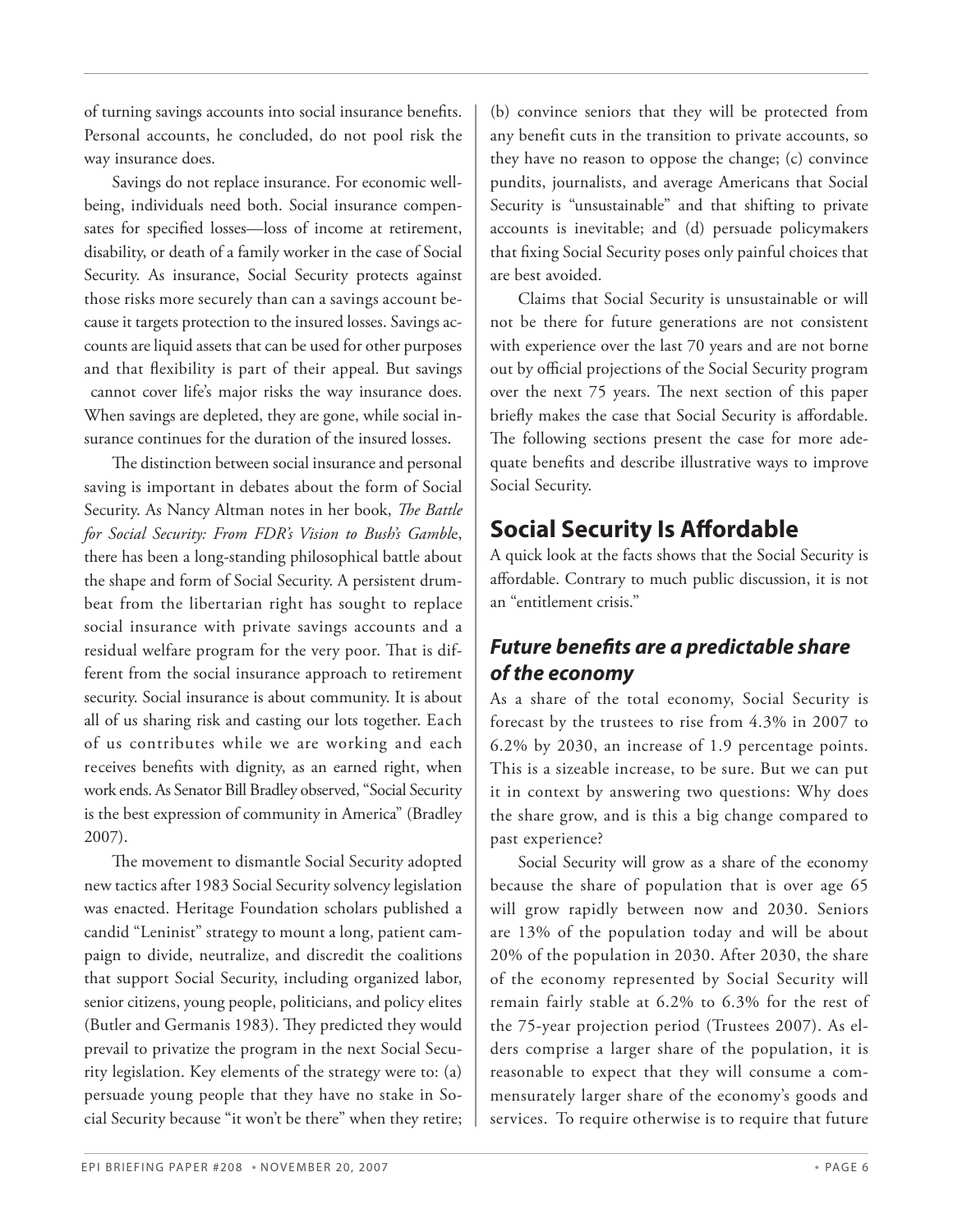elders be less well off relative to everyone else than is the case today.

Is a 1.9 percentage point increase in Social Security's share of gross domestic product (GDP) a dramatic change by historical standards? No. It is smaller than the growth in spending for public education when boomers were children. Spending on public education rose by 2.8 percentage points between 1950 and 1975, from 2.5% to 5.3% of GDP (SSA 1991; Reno and Lavery 2006). At the time, the need for education spending came with little warning. Local governments had to respond quickly to add classrooms and teachers as boomers showed up in record numbers to enroll in kindergarten. The fact that boomers will become eligible for Social Security benefits when they reach age 62 is not a surprise. It has been part of the official Social Security projections since boomers were born.

### *It is not an "entitlement crisis"*

Social Security is sometimes billed as the centerpiece of an "entitlement crisis" in the federal budget that will consume us all, including our children and grandchildren. That billing lumps together projections for Social Security, Medicare, and Medicaid. As Henry Aaron (2007) and other leading health policy scholars have noted, the main reason for growth in those programs is the rising per capita cost of health care. Moreover, only part of the nation's rising health care bill appears in the federal budget, where it shows up in Medicare and Medicaid for the elderly, disabled, and poor and veterans' and military health care for injured service members. The larger part of health spending is in the private sector. There are no 75 year projections of private spending, but the burdens are no less real. They are felt by: employers who pay health insurance premiums for their workers; families who pay growing out-of-pocket bills; and facilities that provide uncompensated care for uninsured patients. All payers face rapidly rising bills. Per capita spending has grown no faster in public programs (such as Medicare) than in private insurance (Van de Water 2007). Organizing and paying for health care is a top national priority. A sensible approach will consider public and private spending together. If the health care financing problem is solved, there is no remaining projected long-term fiscal shortfall

(Aaron 2007). Unlike health care, Social Security will remain a predictable and stable share of the total economy at about 6.3% of GDP over the long term, which is affordable.

# **The Case for Improving Benefits**

Social Security provides bedrock security for seniors, but benefits are modest. The case for improving Social Security benefits rests, in part, on the fact that U.S. replacement rates from Social Security are low, and U.S. elders are at greater risk of being poor than are elders in other advanced economies. At the same time, Social Security is critically important to beneficiaries today. Social Security replacement rates, however, will decline from an already modest base for future retirees, and seniors in the future will lag behind workers in sharing the gains of economic growth. At the same time, employers are moving away from traditional pension commitments, leaving Social Security as the only source of guaranteed benefits for the vast majority of retirees in the future.

# *Social Security is essential for retirees*

Social Security has long been a source of bedrock security for retirees. Almost all elders receive it. It lifts 13 million elders out of poverty. Without counting Social Security income, nearly one in two seniors would be poor; with Social Security benefits, fewer than one senior in 10 is poor (Sherman and Shapiro 2005). While it is an important anti-poverty program, Social Security is a critical source of income for middle-income and upper-middle-income seniors as well as for low-income retirees. **Figure A** shows elders divided into five equal groups based on their total incomes. Each pie chart shows the share of the group's total income from Social Security, pensions, earnings from work, asset income, and all other sources. Elders in the bottom two-fifths of the income distribution in 2004 (with incomes below \$16,350) drew 83% of their income from Social Security. Elders in the middle group (with incomes between \$16,350 and \$25,590) received twothirds of their income from Social Security, while those in the upper-middle group (with between \$25,590 and \$44,130 in income) received nearly half of their total income from Social Security. Only in the highest income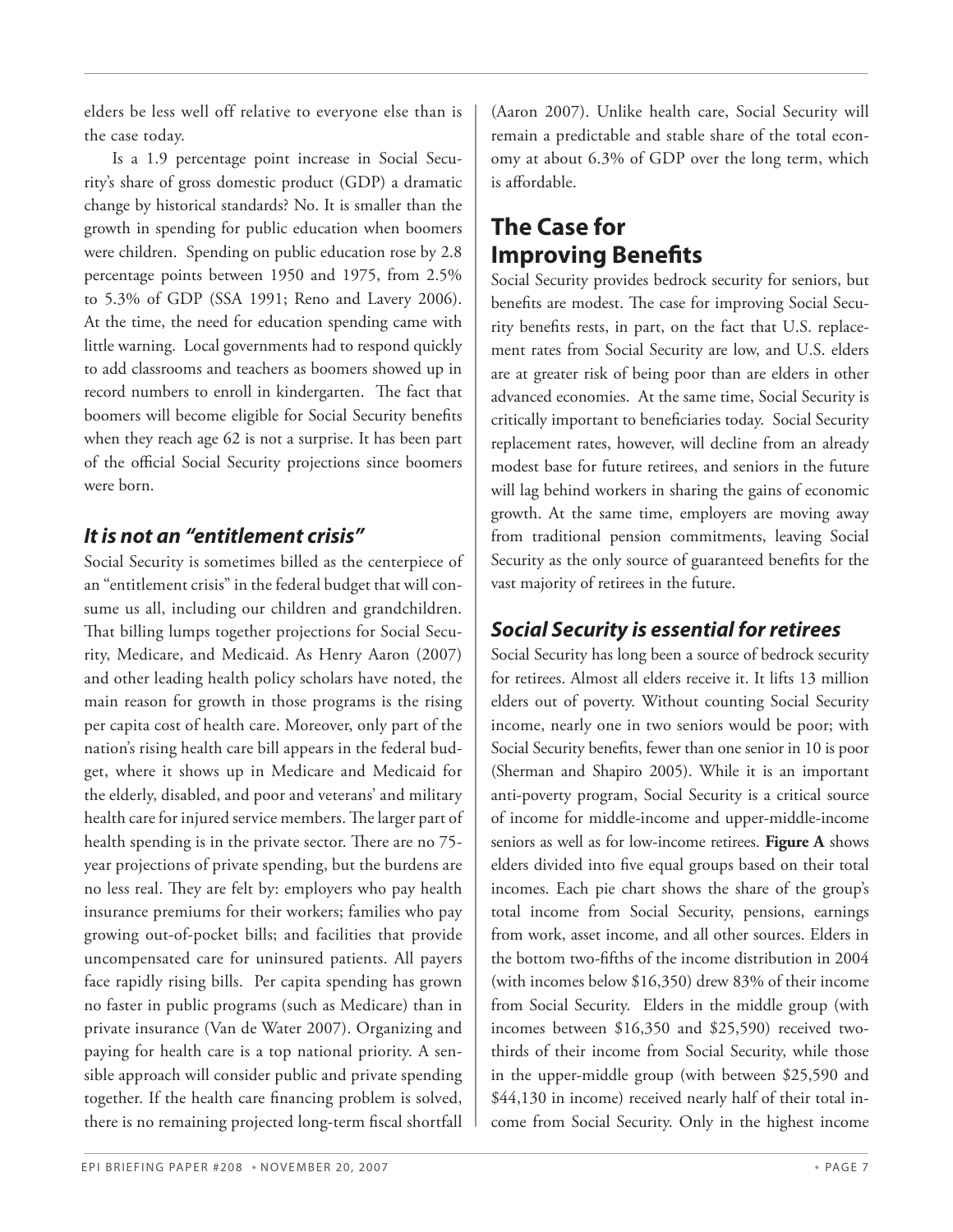

group (over \$44,130) is Social Security not the largest source. Income from work was the largest source of income because most elders in this top income group were not fully retired. In the lower four income groups (where most elders are fully retired), Social Security is by far the largest single source of income, while pensions ranked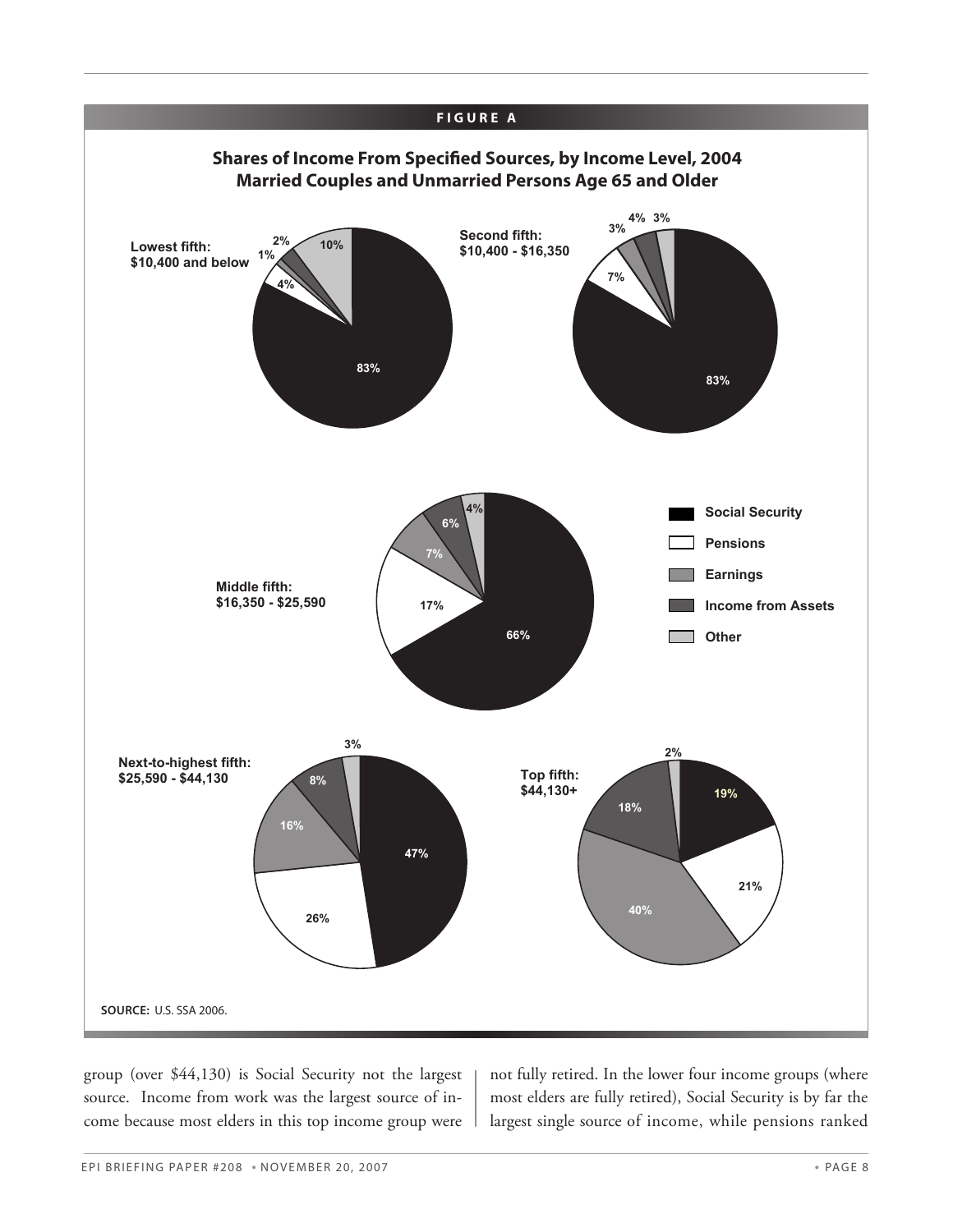

second, and asset income ranked third (Social Security Administration 2006; Reno and Lavery 2007).

Social Security is particularly important to vulnerable groups. Almost 80% of African American beneficiaries age 65 and older depend on their Social Security benefits for 50% or more of their income; fully 44% of African American elder beneficiaries receive all of their income from Social Security (Wu 2007).

### *Replacement rates are low by international standards*

Compared with other advanced economies, U.S. Social Security replacement rates are low. Of 30 nations studied by

the Organisation for Economic Cooperation and Development (OECD), U.S. replacement rates from Social Security rank fifth from the bottom for low earners, eighth from the bottom for average earners, and 11th lowest for high earnings (**Figures B1, B2, B3**). Countries that have higher replacement rates generally devote more of their national resources to Social Security pensions for retirees.

The United States has traditionally had a larger stock of private retirement funds than exists in other countries, but that private retirement wealth is held overwhelmingly by the upper-income segment in the United States and will not provide retirement support for most Americans (Bailey and Kirkegaard 2007).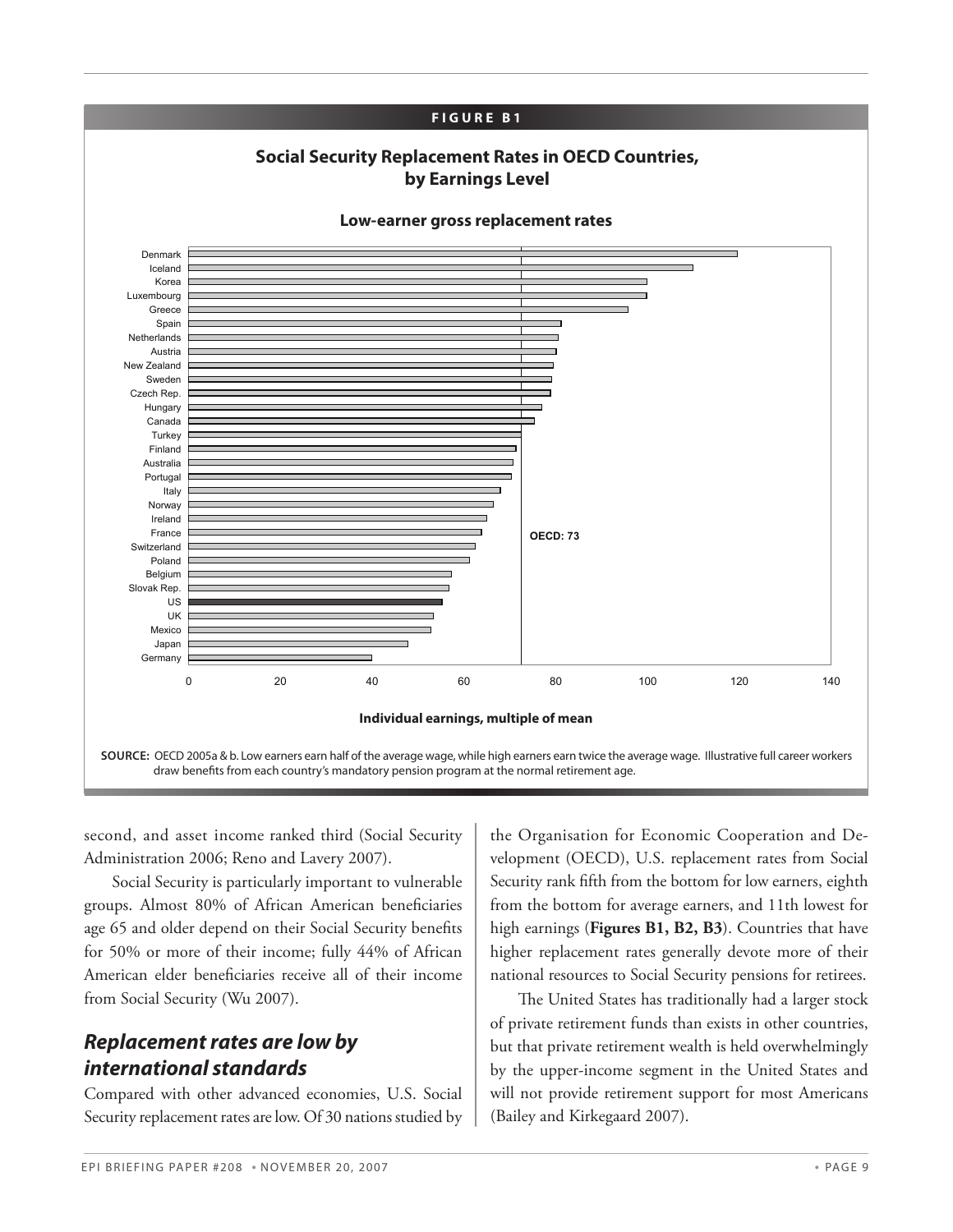

### *U.S. seniors are at high risk of inadequate incomes*

Replacement rates define income adequacy relative to prior earnings. Dollar thresholds define adequacy in terms of meeting the costs of basic necessities. Both are useful. Lowwage workers, for example, may find that replacing even a high portion of prior earnings leaves them unable to meet basic needs. How much do elders need to pay for essentials?

The official U.S. poverty guidelines (\$10,210 a year for an individual and \$13,690 for a couple in 2007) are often used as a proxy for minimum adequate income. But they are increasingly outdated because they do not reflect changes in living standards or spending patterns since the poverty thresholds were first developed about 45 years ago.

A new Elder Economic Security Standard finds that income at the official poverty levels falls short of meeting basic needs today. The new standard is being developed for each of the 50 states and for local areas within states to assess how much retired couples and single individuals will need to make ends meet (Wider Opportunities for Women 2006). The first study was done in Massachusetts and found that retired couples and elders living alone could not make ends meet at the poverty level. In fact, depending on their housing, health, and geographic locations, elders would need between 150% and 300% of the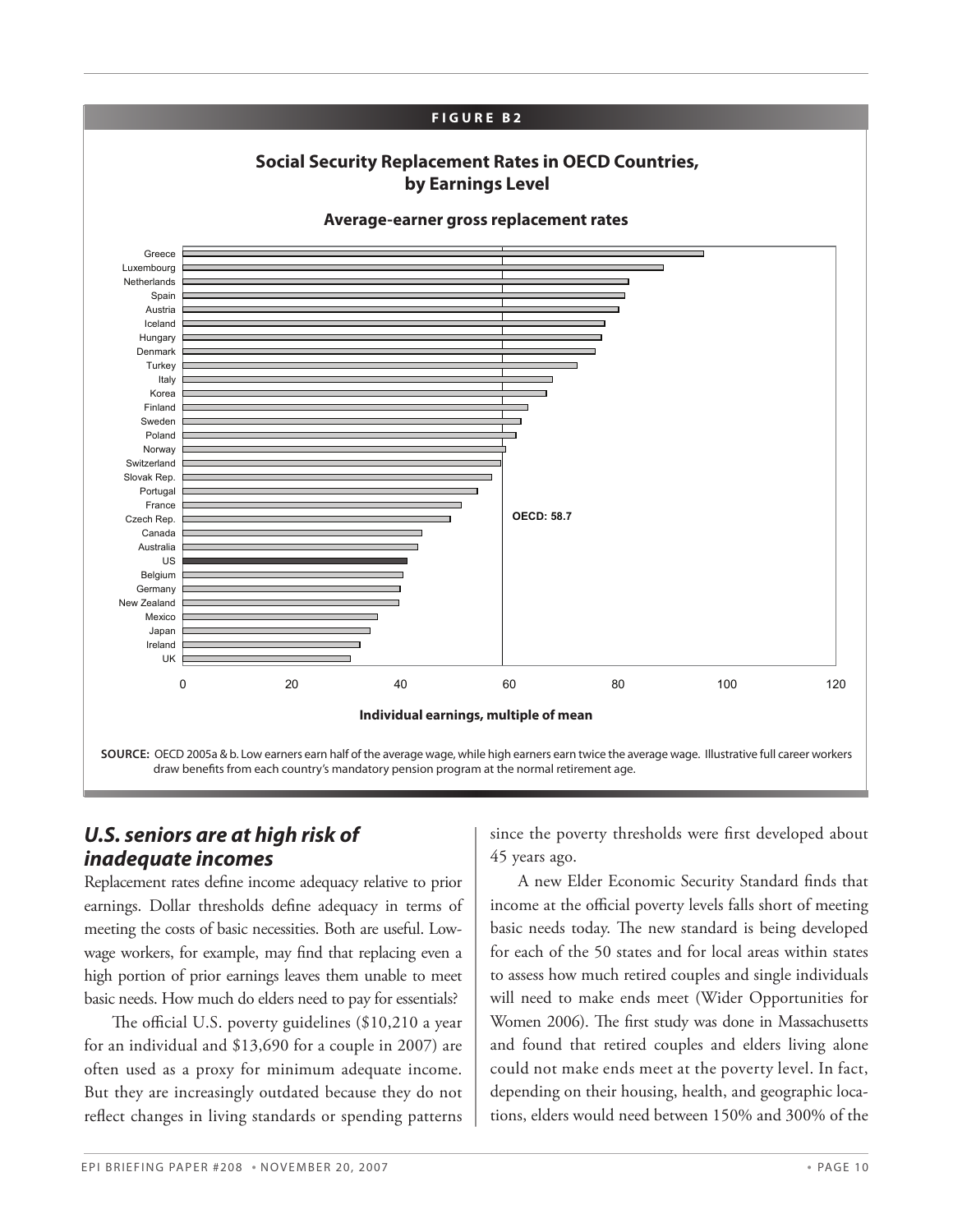

official poverty level to meet basic living expenses without turning to means-tested assistance (Russell, Bruce, and Conahan 2006).

Average Social Security benefits fall short of meeting the new Elder Economic Security Standard but are somewhat higher than the official U.S. poverty thresholds. The average Social Security benefit was about \$12,600 a year for retired workers and about \$20,560 for retired couples with both spouses receiving benefits in 2007 (SSA 2007).

U.S. seniors are at greater risk of being poor than are elders in other advanced economies. Internationally, poverty is defined as having income less than 50% (or 40% or 60%) of median income for households of similar size. Most cross-national studies use the 50% standard, which shows that roughly one

in four older Americans is poor (Smeeding and Sandstrom 2005). Moreover, nearly half (46%) of women who live alone beyond age 65 are poor. Using the lower threshold of 40% of median income, about 15% of American elders are poor, including 30% of women living alone. By either standard, elders are at greater risk of having inadequate income in the United States than in the other six countries studied—and significantly more likely to be poor than in Canada, Germany, Italy, Sweden, and Finland (**Table 2**).

# *Replacement rates will decline for future retirees*

Retirees will get less adequate wage replacement from Social Security in the next 25 years than has been the case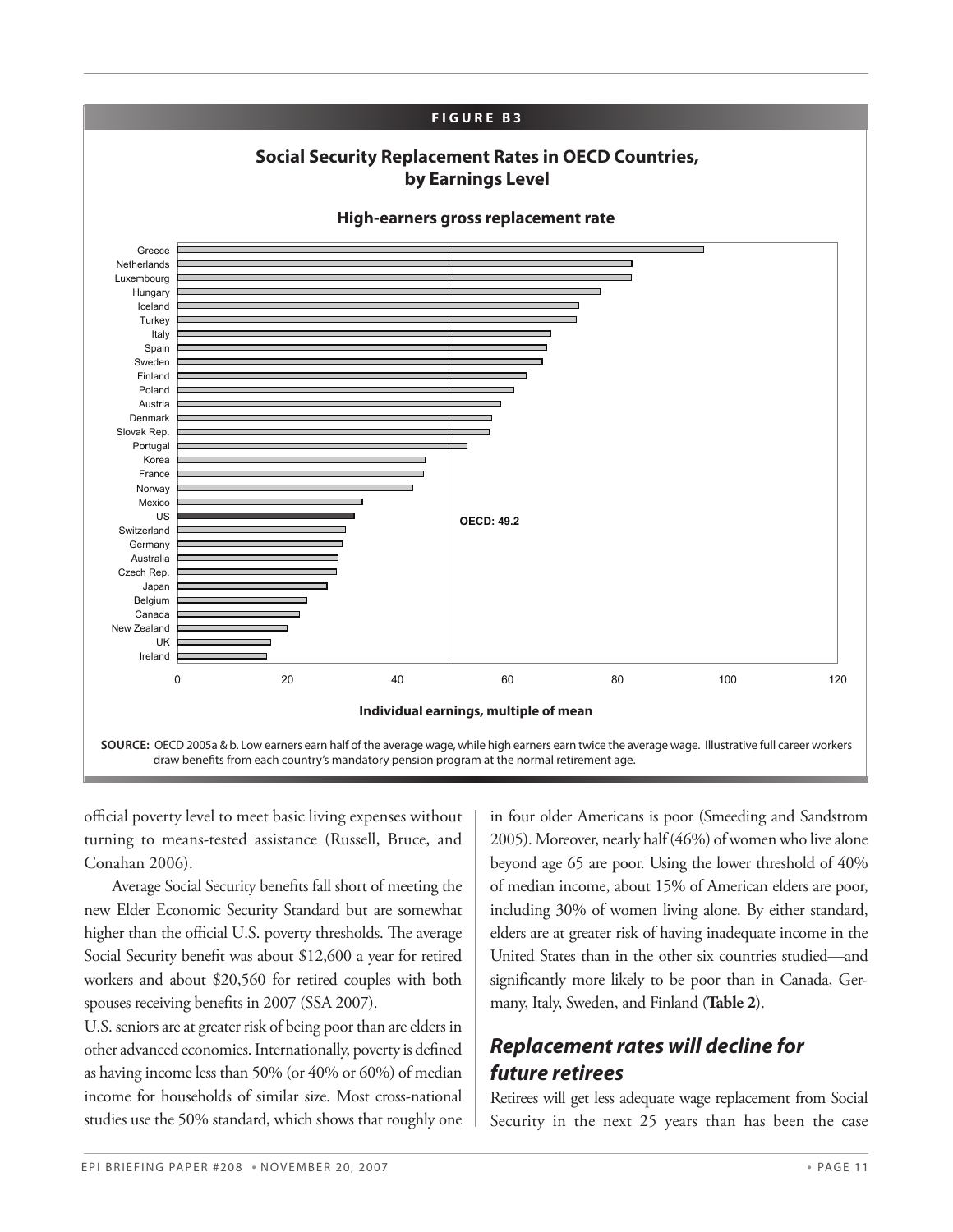#### **TA B L E 2**

| Poverty Rates of Persons Aged 65 and Older: Seven Countries |  |  |  |  |  |  |  |
|-------------------------------------------------------------|--|--|--|--|--|--|--|
|-------------------------------------------------------------|--|--|--|--|--|--|--|

| <b>Country (year)</b>                       |            | Total men and women age 65 and older | Women living alone, age 65 and older |            |  |
|---------------------------------------------|------------|--------------------------------------|--------------------------------------|------------|--|
|                                             | Less than  | Less than                            | Less than                            | Less than  |  |
|                                             | 40 percent | 50 percent                           | 40 percent                           | 50 percent |  |
| <b>United States (2000)</b>                 | 15.0       | 24.7                                 | 29.6                                 | 45.5       |  |
| United Kingdom (1999)                       | 10.2       | 20.9                                 | 25.3                                 | 40.7       |  |
| Germany (2000)                              | 3.9        | 10.1                                 | 7.1                                  | 19.6       |  |
| Canada (1998)                               | 1.7        | 7.8                                  | 1.2                                  | 19.6       |  |
| <b>Sweden (2000)</b>                        | 2.1        | 7.7                                  | 3.6                                  | 16.5       |  |
| Italy (2000)                                | 5.6        | 13.7                                 | 11.0                                 | 28.7       |  |
| <b>Finland (2000)</b>                       | 1.1        | 8.5                                  | 2.8                                  | 21.2       |  |
|                                             |            |                                      |                                      |            |  |
| <b>SOURCE:</b> Smeeding and Sandstrom 2005. |            |                                      |                                      |            |  |

#### **Percent with less than 40 or 50 percent of adjusted national median disposable income**

for retirees over the past 25 years (**Table 3**). The replacement rate for a medium earner retiring at age 65 is now about 39% after deducting the premiums for Medicare Part B, which pay for doctors' bills and

are deducted directly from Social Security checks. By 2030, the net replacement rate for a similar 65-yearold retiree will drop to about 32% (Munnell and Sass 2006).

| TABLE 3<br><b>Social Security Replacement Rate for</b><br>Illustrative Average Earner Retiring at Age 65, 1986, 2005, 2030 |                            |
|----------------------------------------------------------------------------------------------------------------------------|----------------------------|
| <b>Provision and year</b>                                                                                                  | Replacement rate (percent) |
| 1986                                                                                                                       |                            |
| Gross replacement rate                                                                                                     | 42%                        |
| After deducting Medicare Part B premium                                                                                    | 41%                        |
|                                                                                                                            |                            |
| 2005                                                                                                                       |                            |
| Gross replacement rate                                                                                                     | 42%                        |
| After deducting Medicare Part B premium                                                                                    | 39%                        |
|                                                                                                                            |                            |
| 2030                                                                                                                       |                            |
| Gross replacement rate – after raising the full-benefit age                                                                | 36%                        |
| After deducting Medicare Part B premium                                                                                    | 32%                        |
| SOURCE: Munnell and Sass 2006; U.S. SSA, Office of the Chief Actuary 2006.                                                 |                            |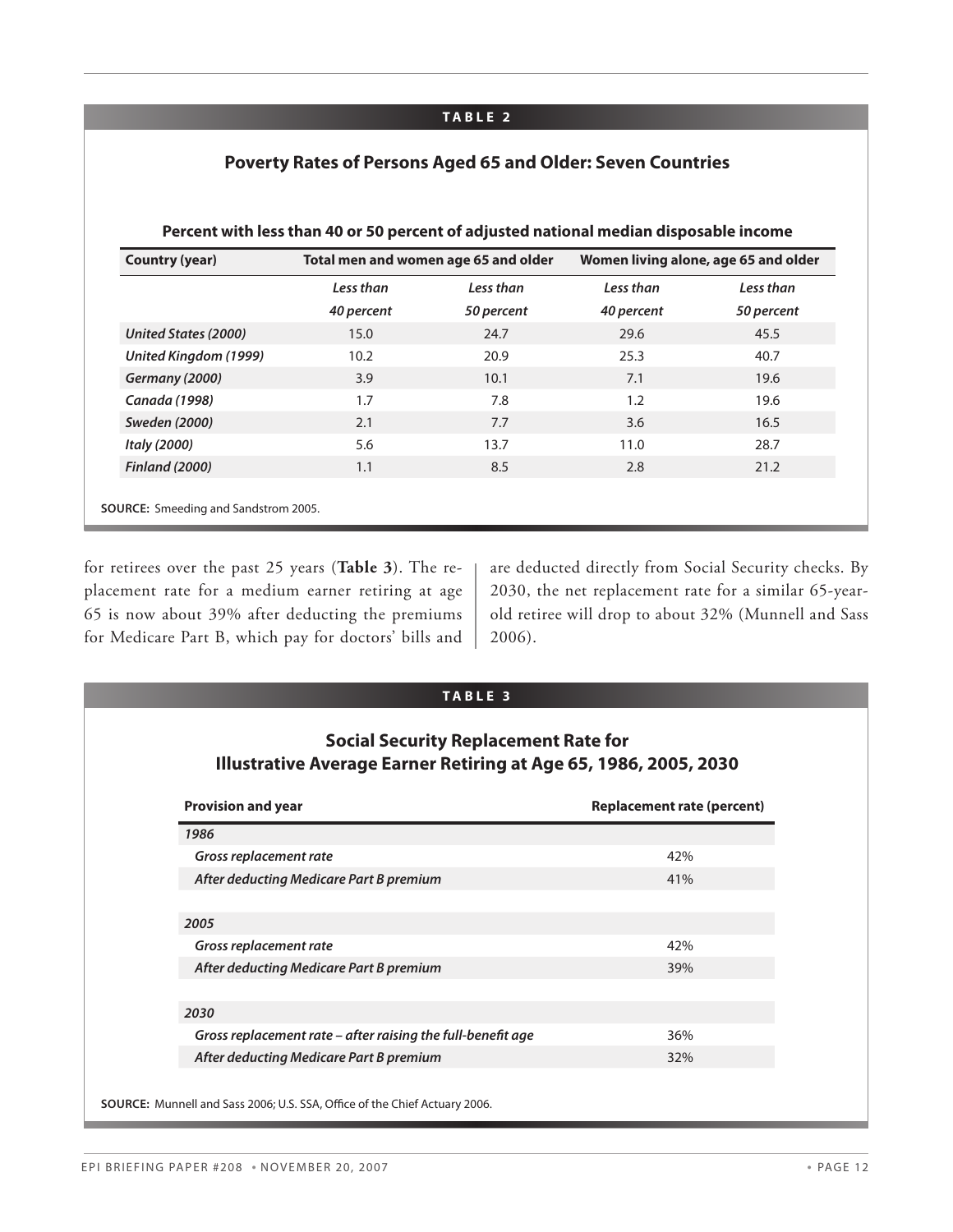#### **TA B L E 4**

| Age benefits are<br>claimed | <b>Fraction of full benefit payable</b><br>when normal retirement age is: |       |       | <b>Reduction in benefit due to raising</b><br>normal retirement age from: |          |          |
|-----------------------------|---------------------------------------------------------------------------|-------|-------|---------------------------------------------------------------------------|----------|----------|
|                             | $65*$                                                                     | 66    | 67    | 65 to 66                                                                  | 66 to 67 | 65 to 67 |
| 62                          | 80.0%                                                                     | 75.0% | 70.0% | $-6.2$                                                                    | $-6.7$   | $-12.5$  |
| 63                          | 86.7                                                                      | 80.0  | 75.0  | $-7.7$                                                                    | $-6.2$   | $-13.5$  |
| 64                          | 93.3                                                                      | 86.7  | 80.0  | $-7.1$                                                                    | $-7.7$   | $-14.3$  |
| 65                          | 100.0                                                                     | 93.3  | 86.7  | $-6.7$                                                                    | $-7.1$   | $-13.3$  |
| 66                          | 106.0                                                                     | 100.0 | 93.3  | $-5.7$                                                                    | $-6.7$   | $-12.0$  |
| 67                          | 112.0                                                                     | 108.0 | 100.0 | $-3.5$                                                                    | $-7.4$   | $-10.7$  |
| 68                          | 118.0                                                                     | 116.0 | 108.0 | $-1.7$                                                                    | $-8.5$   | $-9.2$   |
| 69                          | 124.0                                                                     | 124.0 | 116.0 | $-0-$                                                                     | $-6.4$   | $-6.4$   |
| 70                          | 130.0                                                                     | 132.0 | 124.0 | $+1.5$                                                                    | $-6.1$   | $-4.6$   |

#### **Changes In Social Security Benefits at Each Age Benefits Are Claimed, Due to Increases in the Full Benefit Age**

\* Adjustment factors after age 65 are for one born in 1936.

 $\overline{a}$ 

**Source:** Authors calculations based on Social Security law, 2006 Annual Supplement to the Social Security Bulletin, pages 2.34 and 2.29.

Reasons for this decline include the legislated increase in the "full-benefit age" for receiving Social Security benefits and rising Medicare premiums that are deducted directly from Social Security benefits.

*Increase in the full-benefit age.* In 1983 Congress enacted an increase in the Social Security "full-benefit age" from 65 to 67. This change is taking place gradually for new retirees between 2000 and 2025. The age at which full (100%) benefits are available rises from 65 (for persons born before 1938) to 66 (for persons born in 1943 through 1954). The full-benefit age then rises again to 67 (for persons born in 1960 and later). **Table 4** illustrates the change in benefit at each age, due to this 1983 revision in policy. Each time the eligibility age goes up by one year, benefits claimed at each age are reduced by 6-7%. When the full-benefit age is 67, benefits claimed at ages 62-66 will be about 12-14% lower than they would have been without this change in law.

*Rising Medicare premiums.* Medicare premiums will take a bigger bite out of Social Security checks in the future. Premiums go up with the cost of health care, while Social Security benefits rise with the rate of general inflation. The standard Medicare Part B premium is \$93.50 a month in 2007, and the national average Part D monthly premium for prescription drug program is \$27.35. Beneficiaries are also responsible for other out-of-pocket costs for Parts B and D of Medicare. Total out-of-pocket spending for Supplementary Medical Insurance—premiums, deductibles, and coinsurance for parts B and D of Medicare—amount to 29% of the average Social Security benefit in 2007. By 2040, such out-of-pocket expenses are projected to equal about half of the average Social Security benefit (Munnell 2007; Centers for Medicare and Medicaid Services 2007).

The Social Security benefit reductions already in law and retirees' growing obligations for cost-sharing under Medicare suggest that benefit increases will be needed in the next 25 years just to maintain the replacement rates retirees have known for the past 25 years.

## *Retirees' benefits will lag behind workers' earnings*

A similar conclusion is reached when comparing the projected well-being of workers and retirees in 2030.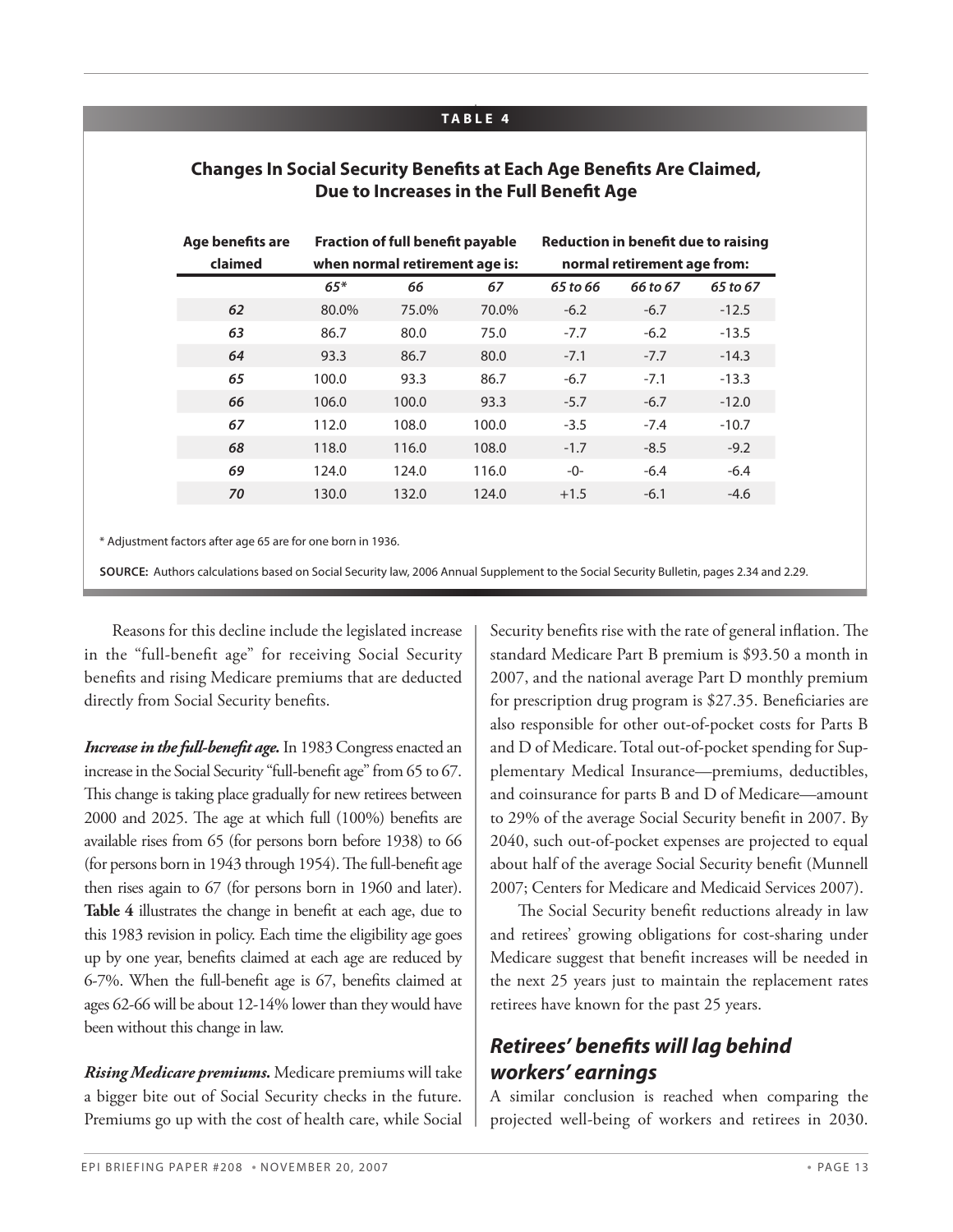Thompson (2005) compares the economic gains of future workers and retirees in light of projected real wage growth and the costs of paying for Social Security, Medicare, and out-of-pocket health costs and found that workers will fare better than retirees. The average worker's wages are projected to rise by 31% in real terms between 2003 and 2030 (**Table 5**). This is the net increase after deducting out-of-pocket health spending for the worker and the higher income taxes that would be needed to keep Medicare Parts B and D solvent. General revenues (largely income taxes) pay for the portion of Part B (for doctor bills) and Part D (for drug benefits) that is not financed by enrollee premiums. While the worker's net earnings go

up by 31%, Social Security income for a retiree with an average earnings history will rise by just 10%. The net increase for the retiree takes account of benefit cuts due to a higher full-benefit age, income taxes on Social Security benefits, rising premiums for parts B and D of Medicare, and rising out-of-pocket health costs.

Thompson concludes that if the pay-as-you-go cost of Social Security and Hospital Insurance under Medicare were met solely by raising taxes on wages, the gap between workers and retirees would narrow.1 But retirees would still lag behind workers: workers' net wages would rise by 21% by 2030 (see final row of Table 5) instead of 31% in the baseline, while retirees' net monthly income would

#### **TA B L E 5**

#### **Change in Average Earnings and Average Social Security Benefit, 2003-2030 (2003 Dollars)**

| <b>Elements of standard of living</b>                    | 2003     | 2030     | <b>Percent change</b> |
|----------------------------------------------------------|----------|----------|-----------------------|
| Average worker                                           |          |          |                       |
| Wage (net of 7.65% FICA for Social Security and HI)      | \$32,074 | \$43,315 | 35%                   |
| Less out of pocket health spending                       | 1,472    | 2,416    |                       |
| <b>Net</b>                                               | 30,602   | 40,899   | 34%                   |
| Less income tax increase for Medicare Parts B and D      |          | 807      |                       |
| <b>Net increase</b>                                      | \$30,602 | \$40,092 | 31%                   |
|                                                          |          |          |                       |
| <b>Average retiree</b>                                   |          |          |                       |
| Benefit at normal retirement age                         | \$13,970 | \$18,860 | 35%                   |
| Benefit at age 65                                        | 13,814   | 16,345   | 18%                   |
| Less out of pocket health spending                       | 3,111    | $3,731*$ |                       |
| <b>Net</b>                                               | 10,703   | 12,614   | 18%                   |
| Less SMI premium                                         | 704      | 1,305    |                       |
| <b>Net</b>                                               | 9,999    | 11,309   | 13%                   |
| Less income tax for Medicare Parts B and D and tax on SS |          | 275      |                       |
| <b>Net increase</b>                                      | \$9,999  | \$11,034 | 10%                   |
|                                                          |          |          |                       |
| Average worker                                           |          |          |                       |
| Less new FICA tax 6.5% (3.25% each) borne by workers     |          | $-3,049$ |                       |
| <b>Net increase</b>                                      | \$30,602 | \$37,043 | 21%                   |

\* Out-of-pocket spending is net change due to rising costs and new benefit of Part D

**Source:** Thompson 2005 (based on 2003 Trustees Assumptions).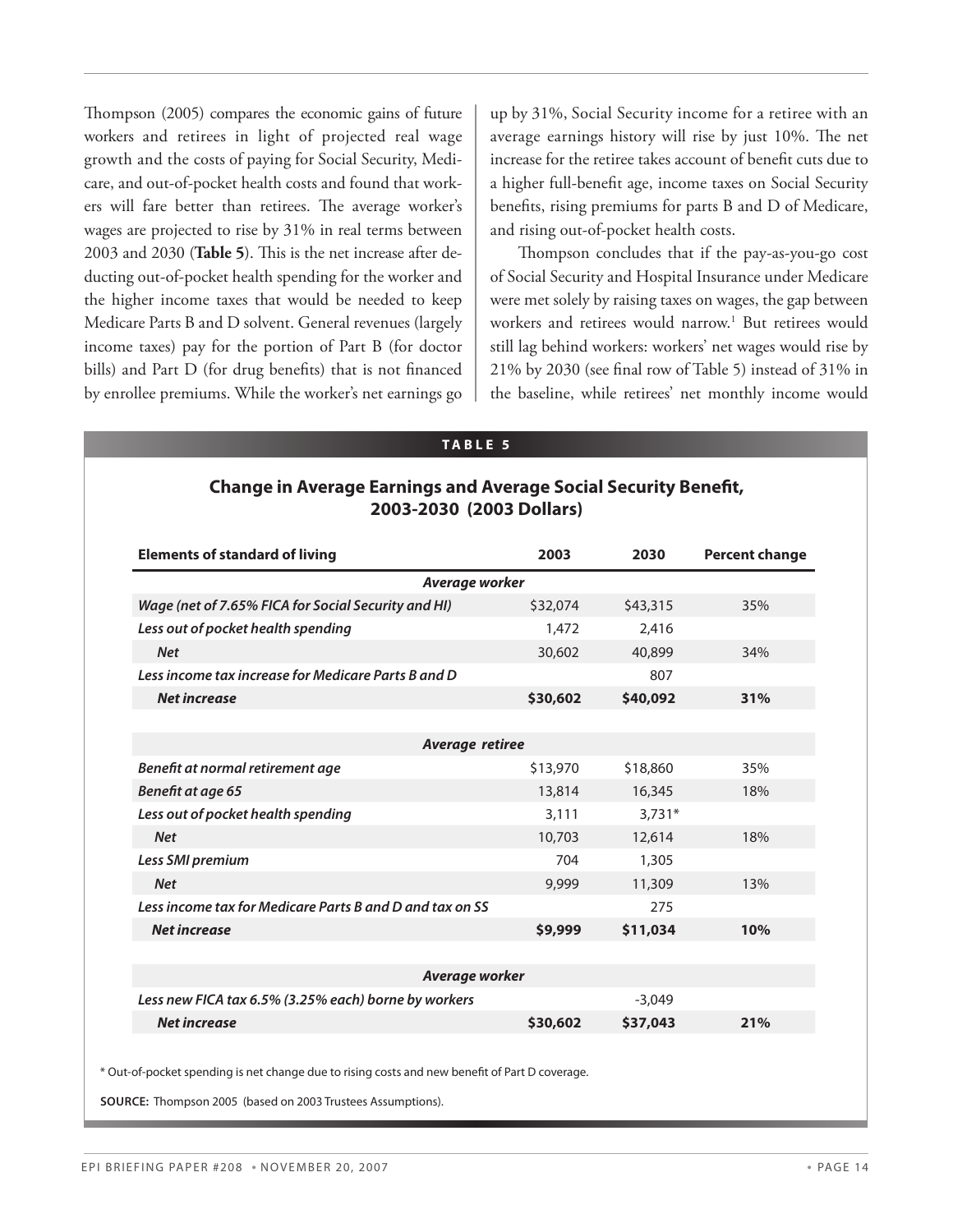rise by just 10% (unchanged from the baseline). The findings support the case for raising revenues (rather than cutting benefits) to balance Social Security finances. They also support the case for making benefits more adequate.

### *Employers are freezing definedbenefit pensions*

The case for increasing Social Security benefits becomes more compelling as more and more employers are ending their commitments to defined-benefit pensions. Until recently, relatively few companies closed their definedbenefit plans, and those that did were typically facing bankruptcy or struggling to stay alive. Today, growing numbers of healthy companies are freezing defined-benefit plans and shifting to 401(k)s (Munnell et al. 2006).

McKinsey & Company (2007), a global management consulting firm, predicts that the trend will accelerate; by 2012 between 50% and 75% of private defined-benefit plan assets will be frozen or terminated, up from 25% in 2007. A survey by the Employee Benefit Research Institute and Mercer Human Resource Consulting also finds the trend will continue: About a third of plan sponsors reported they had changed their plans in the past two years, and another third said they plan to change in the next two years (EBRI 2007). Typical changes were to freeze defined-benefit plans for new hires or for all participants and to increase employer contributions to 401(k) plans.

Companies say they are freezing defined-benefit plans in order to control current and future costs and reduce their volatility (Vanguard 2007). Others blame new funding requirements of the Pension Preservation Act of 2006 (which start to take effect in 2008) and new requirements of the Financial Accounting Standards Board that companies show pension fund surpluses or deficits on their corporate balance sheets (EBRI 2007; McKinsey 2007). Others report that global competition leaves employers less willing or able to bear investment and longevity risks that are inherent in guaranteeing defined-benefit pensions. Finally, some point to a split between retirement packages for corporate leaders vis a vis rank and file workers such that executives no longer have a personal stake in the plans for their employees (Munnell et al. 2007). If Social Security is becoming the sole defined-benefit plan for more and more retirees, the case for making it adequate is even more compelling.

# **21st Century Retirement: Social Insurance and Voluntary Supplements**

These developments lead to a vision of two tiers of retirement income: A foundation of more adequate Social Security benefits topped off by voluntary arrangements. The voluntary tier would include remaining definedbenefit pension plans (that today cover about 20% of private sector workers) and individual retirement accounts (IRAs), 401(k) plans, and other voluntary savings. Proposals to shift tax subsidies for retirement savings from tax deductions to refundable tax credits (Gale et al. 2006; Batchelder et al. 2006) offer revenue-neutral ways to improve the fairness of elements of this tier of retirement income.

There is merit in having a solid layer of voluntary savings on top of Social Security. Savings embody many features that workers like—choice, ownership, discretion about how the money is used, and the chance to leave bequests. These features underlie the popularity of personal savings and are not found in Social Security. At the same time, Social Security has the advantage of targeting more adequate protection to individuals who experience insured losses, and that support is guaranteed.

While voluntary savings on top of Social Security are desirable, it would not be sound policy to devote new public funds to savings accounts until Social Security benefits are adequate. The top priority for new spending should ensure an adequate shared foundation. Individuals can save for retirement on their own. But individuals, acting alone, cannot strengthen the social insurance foundation. That requires action by elected policy makers.

### *Paying for Social Security*

Financing Social Security in the future involves both paying for benefits in current law and paying for any improvements.

*Paying for current law.* This paper assumes that proposals made by Nancy Altman and Robert M. Ball to balance Social Security finances without benefit cuts are adopted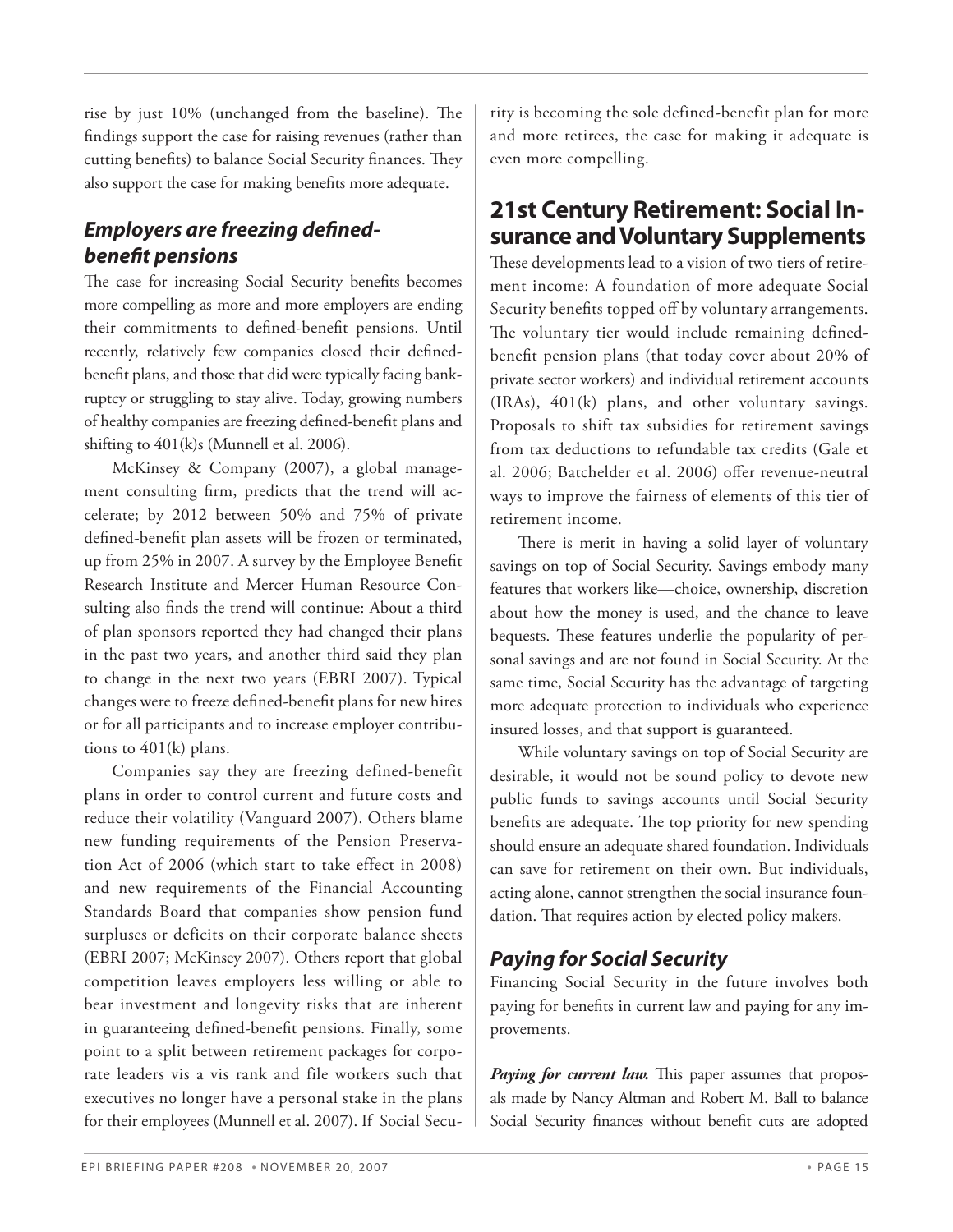#### **A Broader Revenue Base Would Share Social Security Costs More Equitably**

Most of national income is not part of the tax base that is tapped to pay for Social Security. The tax base excludes wages above \$97,500 a year in 2007 and all fringe benefits. It comprised just 38% of GDP in 2007 (Board of Trustees 2007). Income that is not taxed to pay for Social Security includes:

- Earnings above the tax cap (about 17% of aggregate wages);
- Earnings of workers not covered by Social Security (about 25% of state and local employees whose employers chose not to participate in Social Security);
- Non-taxable fringe benefits paid by employers, such as health insurance premiums, pension and 401(k) contributions, and most other employee benefits;
- Employees' contributions to certain tax exempt or tax-deferred accounts (such as flexible spending accounts for medical care, child care, or work expenses);2
- Income from capital, such as interest on investments, stock dividends, and rental income from real estate; and
- Realized increases in the value of property (capital gains) and transfers of property (through gifts and inheritance) also are not taxed to pay for Social Security.

The Social Security tax base is projected to decline from 38 to 34% of GDP over the next 75 years because non-taxed fringe benefits are projected to grow.

(Altman 2005). As Ball (2007) explains, those changes would:

- Gradually increase the maximum amount of earnings covered by Social Security so that the traditional goal—covering 90% of all earnings—is again achieved. This change would affect only 6% of earners who make more than the maximum covered amount (currently \$97,500), and implementing the change gradually over 20-30 years would have only a minimal impact on them each year.
- Allow Social Security to improve its investment returns by investing some of its assets—up to 20%—

in equities, just as other public and private pension plans do.

• Provide a new source of income by retaining a residual estate tax and dedicating it to Social Security. By 2010, the estate tax will affect only individuals with estates worth more than \$3.5 million (\$7.0 million for couples). Retaining that threshold and dedicating the revenue to Social Security will strengthen program financing.

Taken together, these changes broaden the revenue base, improve the progressivity of Social Security finances, and adequately finance current-law benefits, which are projected to remain between 6.2% and 6.3% of gross domestic product after 2030.

Because almost everyone is covered by Social Security, broadening the tax base would help share the future cost more equitably among all Americans.

*Paying for improvements.* New revenues will be needed to pay for more adequate benefits. For simplicity, we discuss revenue increases in terms of percentages of Social Security covered wages, although other sources of revenue could be justified. If we increased contributions on wages to pay for better Social Security protection, any increase in the burden on low-paid workers could be offset by adjustments to the earned income tax credit (EITC). That was the purpose of the EITC when it was enacted in 1975—to increase the return from work for low-paid workers by offsetting the burden of Social Security and Medicare taxes, while at the same time maintaining the workers' participation in and entitlement to benefits of the social insurance programs. The EITC today is effective for families with children, but provides very modest relief for childless workers (Aron-Dine and Sherman 2007). Workers with and without children should get relief through EITC adjustments in tandem with any increases in Social Security contributions.

*Can America afford to pay more?* What America can afford is largely a question of values. The United States is one of the least taxed industrialized countries. Twentyeight out of 30 countries in the Organisation of Economic Cooperation and Development (OECD) pay a larger share of GDP in taxes than does the United States. Only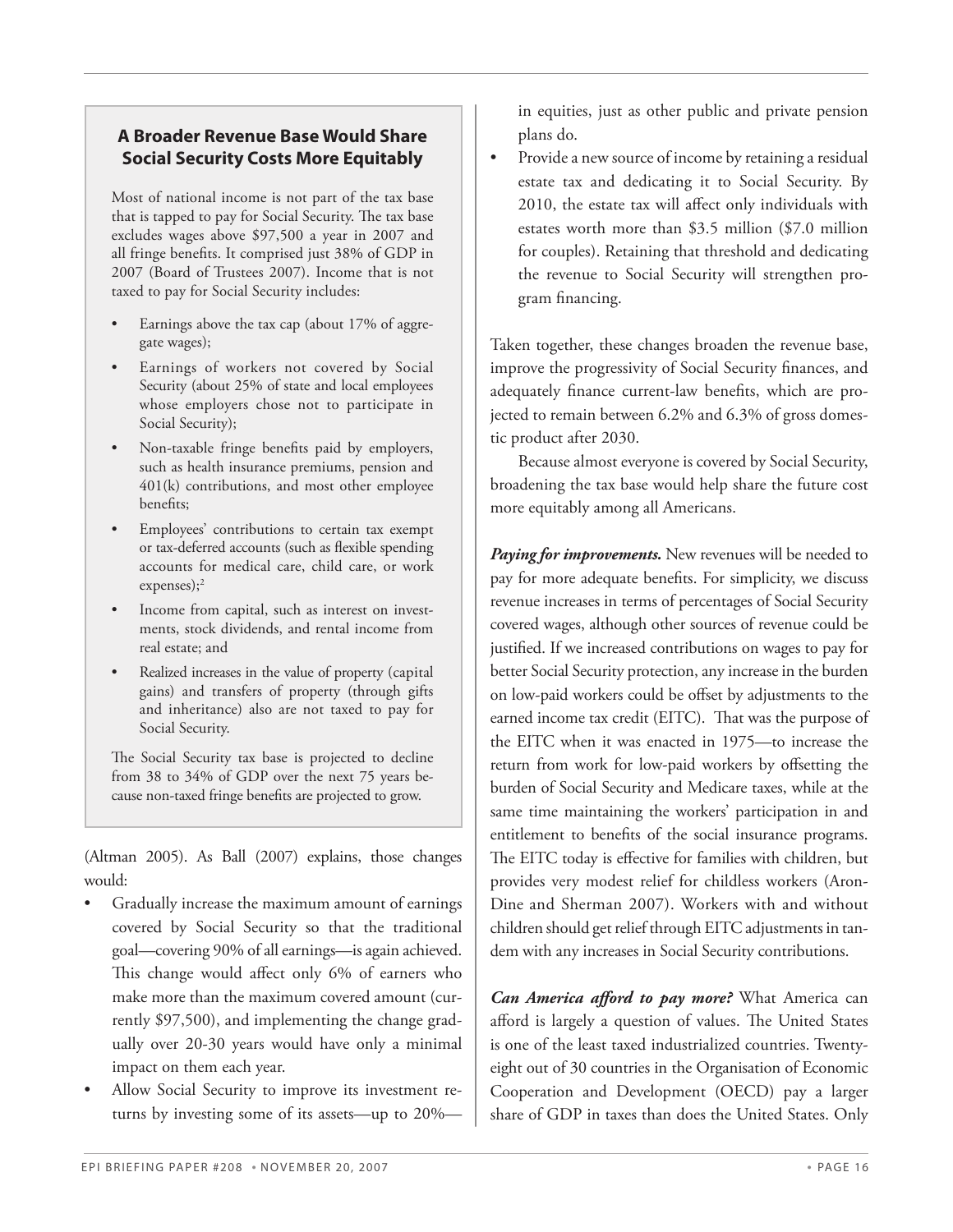#### **TA B L E 6**

#### **Policy Proposals to Improve the Adequacy of Social Security Benefits Across-The-Board or for Particular Groups**

| (Approximate)                                                      |         |
|--------------------------------------------------------------------|---------|
| 1. Across the board increases                                      |         |
| 12.4% benefit increase                                             | 2.0%    |
| 18.6% benefit increase                                             | 3.0%    |
| 31.0% benefit increase                                             | 5.0%    |
| 2. Restore part of benefit cut due to raising full-benefit age     |         |
| Retirement benefit increase of 6-7%                                | 1.0%    |
| 3. Improve benefits for widowed spouses in old age                 |         |
| Pay 75% of couple's benefit to survivors                           | 0.32%   |
| 4. A raise for octogenarians: 10% increase at age 85               | 0.32%   |
| 5. Improve protection for children of deceased or disabled workers |         |
| Continue benefits to age 22 for students in post-secondary school  | $0.1\%$ |
| 6. Benefit quarantee for long-service, low-paid workers            | Depends |
| 7. Count care-giving as years of coverage for retirement benefits  | Depends |

Korea and Mexico pay less. In 2005, total federal, state, and local taxes in the United States were 25.8% of GDP; the other 29 OECD countries paid 35.5% (Citizens for Tax Justice 2007).

The form and purpose of taxes also matter. New research finds that high social spending in European democracies has not slowed economic growth as long as benefits and taxes are well designed. In his two-volume work, *Growing Public: Social Spending and Economic Growth Since the Eighteenth Century*, distinguished economist Peter H. Lindert (2004) concludes that social insurance programs that cover nearly the entire population and are financed by broad-based, lowrate taxes—such as payroll or value-added taxes—have almost no negative impact on a country's ability to grow and prosper (Lavery 2007).

### *Illustrating ways to improve benefit adequacy*

The goal of this paper is to begin a new conversation about how Social Security is part of the solution to the growing risks facing American workers. New thinking and fresh analysis are needed to define the optimal role of Social

Security in a two-tier retirement income system for the 21st century. Detailed recommendations are beyond the scope, (and time and data available) for this paper. Policy options here are meant to stimulate discussion and promote fresh ideas about ways to improve Social Security once the right questions are being addressed.

For too long, public discourse on Social Security has defined the program as a problem for policy makers, rather than a solution for workers. The right questions are not: "How can we privatize Social Security to shift risks from government to workers?" or "How should we cut benefits to make it cost less?" Rather the right questions are:

- How can policy makers build on the strengths of Social Security—its fiscally responsible design, its universality, progressivity, efficiency, and effectiveness—to respond to the needs of working families and retirees in the 21st century?
- How can social insurance principles be applied in other areas of worker protections as global competition weakens employers' will and capacity to ptovide security to workers?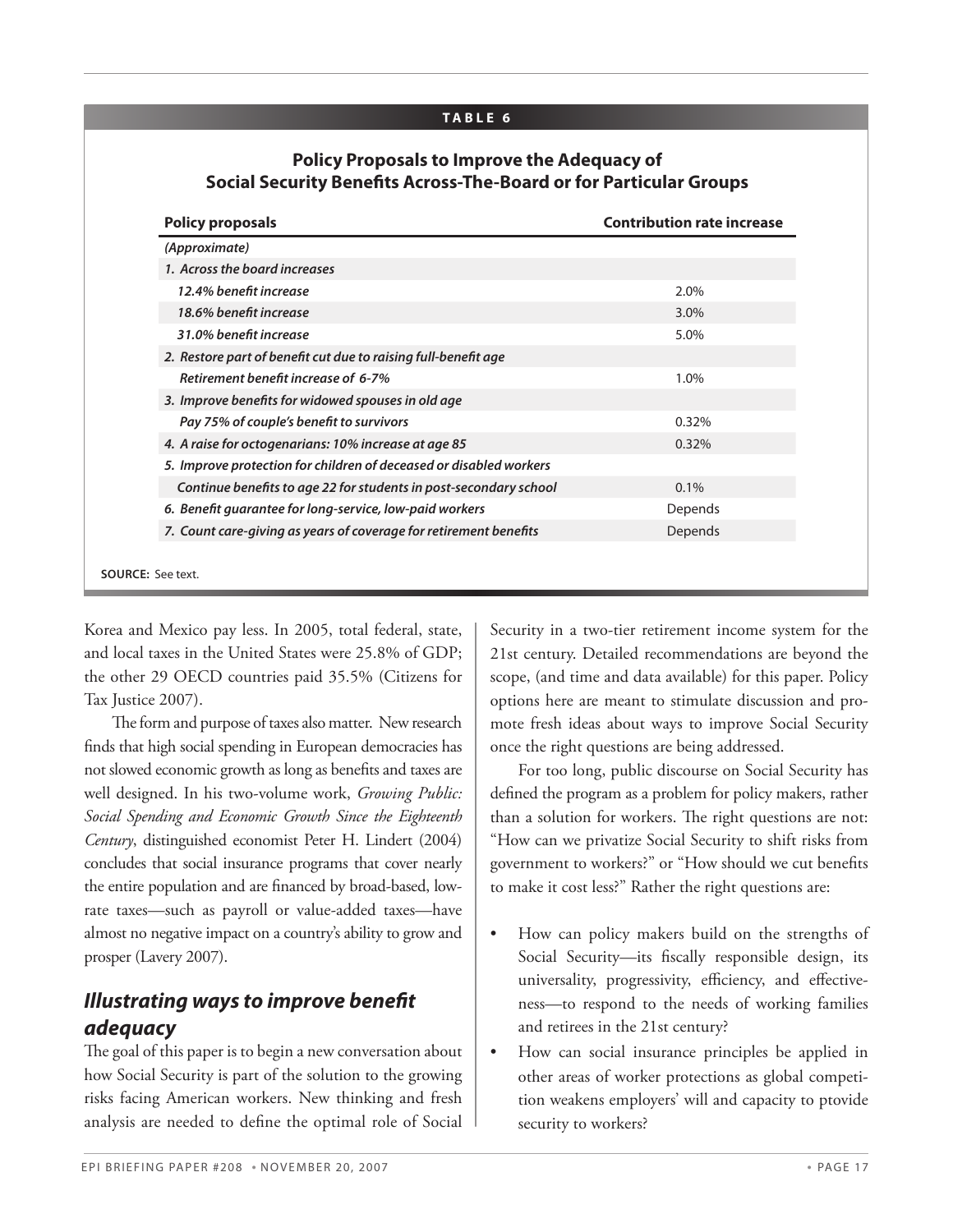Each of the options listed in **Table 6** is described briefly.

*Adopt across-the-board increases.* If increased contributions were devoted to Social Security, how much could policy makers increase benefits across the board? As a rough rule of thumb:<sup>3</sup>

- A 2-pecentage-point increase in contributions (1%) each for workers and employers) would pay for an across-the-board increase in benefits of about 12%. If applied to benefits in 2007, the average annual benefit for retired workers would increase from \$12,600 to \$14,110.
- A 3-percentage-point increase in contributions (1.5%) each for workers and employers) would pay for an across-the-board increase in benefits of about 18%. If applied to benefits in 2007, the average benefit for retired workers would increase by about \$2,270 to \$14,870.
- A 5-percentage-point increase in contributions (2.5%) each for workers and employers) would pay for a benefit increase of about 30%. In 2007, that would raise the average benefit for retired workers by about \$3,780.

These increases would represent important income gains to retirees because Social Security is such as large part of their total incomes. For example, Social Security is about two-thirds of the total income of middle-income retirees (Figure A), so a 30% increase in benefits would raise total income by nearly 20%. For low-income elders (who receive 83% of their income from Social Security), a 30% benefit increase would raise total incomes by about 25%, on average.

*Restore part of the benefit cuts due to a higher full benefit age.* The increase in the Social Security full-benefit age that was enacted in 1983 brings an across-the-board cut in retirement benefits at each age benefits are claimed. It is implemented in two phases. The first phase changed the full-benefit age from 65 (for people born before 1938) to 66 (for people in 1943 through 1954) and cut retirement benefits by 6-7%. The second phase will change the full-benefit age to 67 (for those born after 1960) and will cut retirement benefits by another 6-7%.

### **Encouraging Later Retirement**

A key goal of increasing the Social Security full-benefit age was to encourage individuals to work longer and retire later. As Americans live longer, later retirement may be a wise decision. Two ideas to encourage later retirement (without cutting Social Security benefits) are suggested here.

- *1. Re-label Social Security "retirement" ages, without further cutting benefits.* Social Security offers retirement benefits between ages 62 to 70. Benefits are increased for each month that claiming is delayed from age 62 to 70. Or, said the other way, benefits are permanently reduced for each month they are claimed before age 70. In a sense, age 70 is the "optimal" age because that is when the best benefits are paid. The simple re-labeling—70 as the optimal retirement age—would have no cost. But it could, over time, change expectations and, ultimately, behavior.
- *2. Align the early eligibility age for 401(k) and IRA withdrawals with Social Security eligibility ages*. Workers can take penalty-free withdrawals from IRAs and 401(k)s at age 59, or earlier in certain circumstances. Policy makers could strengthen the expectation of longer work lives by aligning the early access ages for retirement savings accounts with the eligibility ages for Social Security. Increasing the penalty-free withdrawal age to 62, or some higher target age, could change expectations about the timing of retirement.

The second phase of the increase has not yet affected any retirees. Policy makers could improve the adequacy of retirement benefits by rescinding the second increase in the full benefit age. That would increase Social Security old-age benefits by about 7% over 75 years. It would increase total program costs a little less than 6% because disability and young survivor benefits are not affected by retirement age adjustments.

*Improve benefits for widowed spouses in old age.*  Women living alone after age 65 are at high risk of being poor. Fully 45% of U.S. women living alone after age 65 are poor, using the international poverty measure (Table 2). Because women live longer than men and wives are typically younger than their husbands, they are very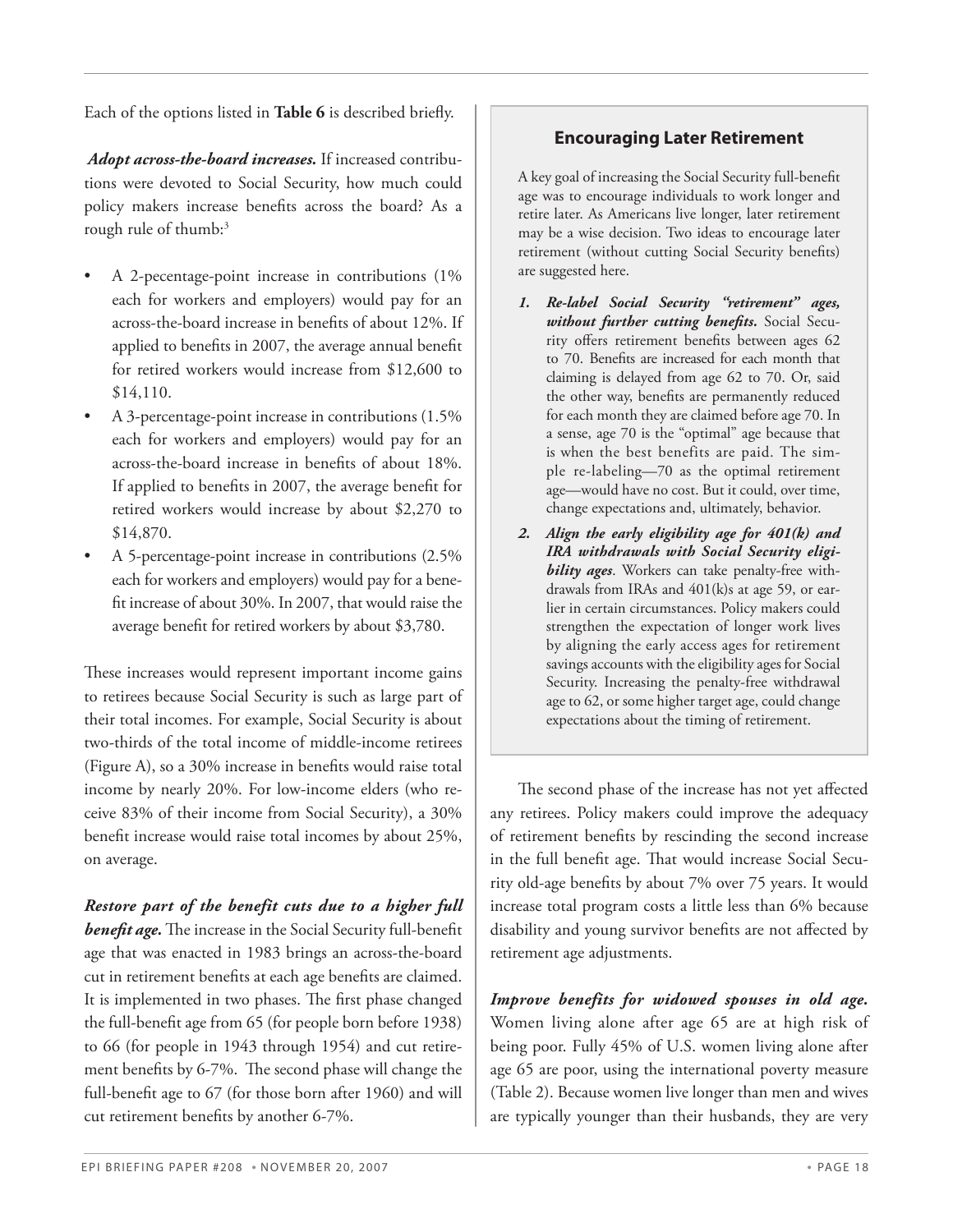likely to end up widowed and live alone in old age. Widowed spouses are also at risk of depleting other financial resources during partners' final illnesses. Social Security benefits should help bridge the transition from couple to survivor. For a one-earner couple, the survivor receives two-thirds of the amount the couple received while both were alive.

But survivor protection is less adequate when both husbands and wives worked at low pay. The surviving spouse receives the higher of her (or his) own benefit, or the deceased spouse's benefit, whichever is larger. If the husband and wife had roughly equal benefits from their own work, the survivor would get about half (instead of two-thirds) of the couple's prior benefit income.

Raising the benefit for widowed spouses to threefourths of whatever the couple would be receiving if both were still alive would improve protection for widowed spouses. This change has been estimated to increase the cost of benefits under current law by about 0.32% of taxable payroll (Advisory Council on Social Security 1996).

*A raise for octogenarians: 10% increase at age 85.* Individuals who live into their late 80s and 90s are at growing risk of becoming poor. They rely more and more on Social Security as other sources of income dwindle: private pensions, if received, are eroded by inflation; income from work is no longer an option; and financial assets may have been spent. Some have proposed a Social Security benefit increase at a specified age to address the increasing financial vulnerability of the oldest old. Currently about 10% of all Social Security benefits are paid to individuals age 85 and older (Social Security Administration 2005). To raise benefits by 10% for beneficiaries who have passed their 85th birthdays would increase Social Security costs by about 1% today, but more in the future as longevity increases. It is estimated (roughly) in Table 6 that this change would increase costs by 0.32% of covered wages.

*Restore student benefits.* During a 15-year window, from 1965 through 1981, Social Security benefits for children of deceased, disabled, or retired workers continued up to age 22 for children who were full-time students in high school, college, or vocational school. Legislation enacted in 1981 eliminated those benefits.

Now children's benefits end at age 18, or 19 if the child is still in high school.

As today's families struggle to meet the rising cost of higher education, there is renewed interest in reviving student benefits through the Social Security program. At their peak, Social Security paid benefits to one out of 10 college students (Dynarski 1999). The benefits were particularly important to African American children because their mothers and fathers have higher risk of dying or becoming disabled (Global Justice Now 2006).

A profile of student beneficiaries found that they resembled other college students in their own educational characteristics; but they came from less well-off families (Springer 1987):

Beneficiary students are more likely to be black and to have parents who had worked at bluecollar occupations. Family income, with one parent—usually the father—no longer working because of death, disability, or retirement, was lower than the incomes of families nationally and much lower than the incomes of other families with children in college. College student beneficiaries are more likely than college students generally to have fathers with lower educational attainment….[Student beneficiaries] were more likely to work than college students in general while they maintained similar grades.

In brief, the availability of Social Security benefits appears to have aided upward mobility for children whose families had suffered the loss of a parent's income through death, disability, or retirement.

Restoring student benefits beginning in 2001 was estimated to cost \$50 billion over 10 years and to increase Social Security cost over 75 years by 0.1% of Social Security covered payroll (Social Security Administration 2000).

*Create a benefit guarantee for long-service, low-paid workers.* Various groups have proposed increasing benefits for long-service, low-paid workers to ensure that such individuals receive benefit incomes above the poverty threshold. Some such proposals are designed to mitigate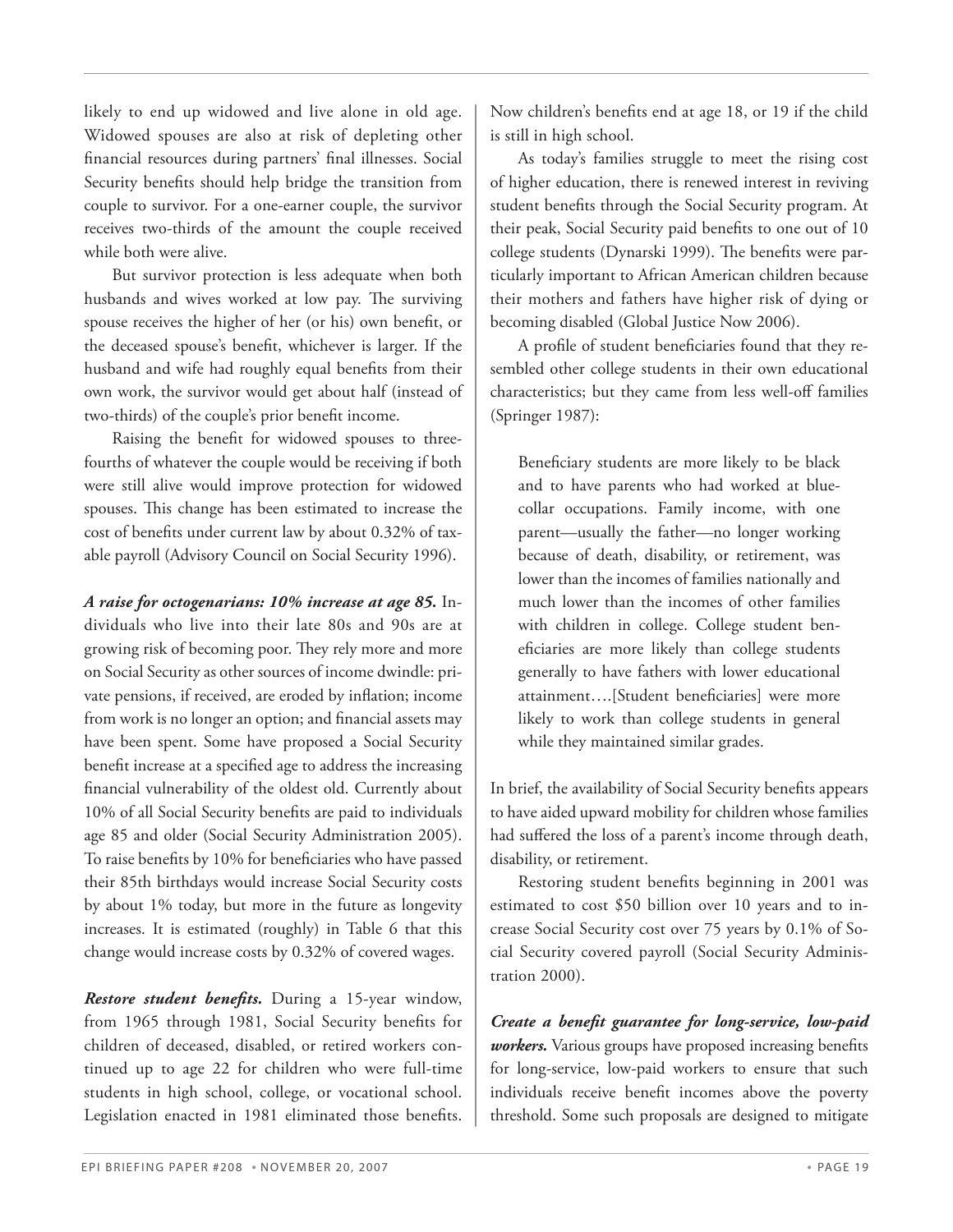the adverse effects on vulnerable populations of plans to reduce Social Security costs by further increasing the retirement age, cutting benefits across-the-board, or shifting part of Social Security funds to personal accounts.

A special minimum benefit could be designed to achieve specific adequacy goals, such as assuring that anyone who had 40 years of work under Social Security would have a benefit that achieved, say, 120% of the poverty threshold. A proposal offered in 1981 by a National Commission on Social Security (appointed during the Carter administration) called for a new special minimum benefit that would raise benefits to what was then the poverty threshold for individuals who had at least 35 years of Social Security credits. It would also grant credit toward that benefit for up to 10 years of child care (National Commission on Social Security 1981).

Special minimum benefits involve many design issues that need to be analyzed and tested to ensure that they produce the intended results (Favreault et al. 2007a; Favreault et al. 2007b). Design issues need to address such questions as: What level of earnings is needed to count as a year of coverage? Can workers get a partial year of coverage if they earn less than the amount needed for a full year of coverage? Will the special minimum benefit for each new cohort of retirees rise by wage growth (as other retirement benefits do)? Will the special minimum benefit keep up with the cost of living after retirement (like other retirement benefits do)? Can other valued work—such as unpaid care for children or other dependent individuals in need of care—count toward the special minimum benefit? If so, can past years of care-giving service count toward the benefit for future retirees? This is an important area for advocates and analysts to engage in policy development to produce workable plans.

—*Virginia Reno is the vice president for income security at the National Academy of Social Insurance. This paper does not reflect an official position of the National Academy of Social Insurance. The author is grateful for helpful comments from Henry Aaron, Nancy Altman, Robert Ball, John Irons, Robert Kuttner, Joni Lavery, Monique Morrissey, Ross Eisenbrey, Joe Quinn, Bob Rosenblatt, Gerry Shea, Margaret Simms, and Paul Van de Water. Any errors are the sole responsibility of the author.*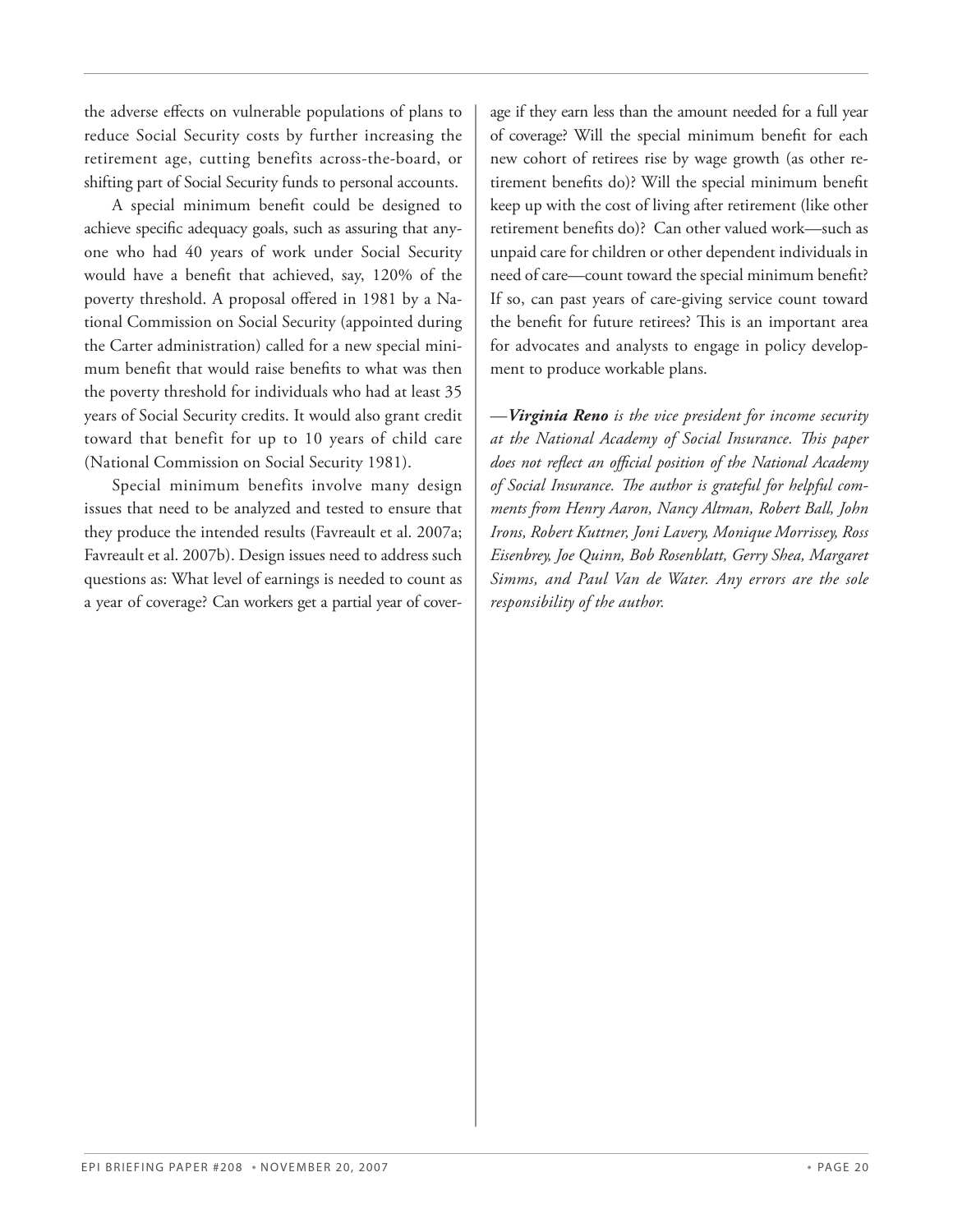# **Endnotes**

- 1. It is assumed that workers would bear the burden of increasing both the employee and the employer share of the Social Security and Medicare taxes on wages.
- 2. Employee contributions to 401(k) plans are included in the Social Security tax base.
- 3. These estimates assume that the Ball/Altman proposal are adopted, including the increase in the contribution base to cover 90% of wages (instead of 83%) under current law.

# **References**

Aaron, Henry. 2007. "Budget Crisis, Entitlement Crisis, Health Care Financing Problem –Which Is It?," Health Affairs, Nov/ Dec, vol. 26, no. 6.

Advisory Council on Social Security. 1997. *Report of the 1994- 1996 Advisory Council on Social Security, Volume I: Findings and Recommendations.* Washington, DC: Social Security Administration. January.

Altman, Nancy J. 2005. The Battle for Social Security: From FDR's Vision to Bush's Gamble, Hoboken, NJ: John Wiley & Sons, Inc.

Aron-Dine, Aviva and Arloc Sherman. 2007. *Ways and Means Committee Chairman Charles Rangel's Proposed Expansion of the EITC for Childless Workers: An Important Step to Make Work Pay.* Washington, DC: Center on Budget and Policy Priorities. October 25.

Ball, Robert M. 2007. "A Social Security Fix for 2008." Washington, DC: *The Washington Post*, p. A15. October 29.

Baily, Martin Neil and Jacob Funk Kirkegaard. 2007. *Social Security Reform: Lessons from the World Experience with Individual Accounts*. PowerPoint Presentation at Ford Foundation Forum. July 11, New York City. Washington, DC: Peterson Institute for International Economics.

Batchelder, Lily L., Fred T. Goldberg, Jr., and Peter R. Orszag. 2006. *Reforming Tax Incentives into Refundable Tax Credits*, Policy Brief #156. Washington, DC: The Brookings Institution. August.

Board of Trustees. 2007. *The 2007 Annual Report of the Board of Trustees of the Federal Old-Age and Survivors Insurance and Federal Disability Insurance Trust Funds.* April 23.

Bradley, Bill. 2007. E-mail correspondence with Virginia P. Reno, Washington, DC: National Academy of Social Insurance. October 15.

Butler, Stuart and Peter Germanis. 1983. "Achieving a 'Leninist' Strategy." *Cato Journal*, Fall 1983, vol. E no. 2. Washington, DC: Heritage Foundation, Washington, DC.

Centers for Medicare and Medicaid Services, 2007. *Annual Report of the Boards of Trustees of the Federal Hospital Insurance and Federal Supplementary Medical Insurance Trust Funds.* Washington, DC: U.S. Department of Health and Human Services.

Citizens for Tax Justice. 2007. "United States Remains One of the Least Taxed Industrialized Countries." Washington, DC: Citizens for Tax Justice. April.

Dynarski, Susan. 1999. "*Does Aid Matter? Measuring the Effect of Student Aid on College Attendance and Completion.*" NBER Working Paper No. 7422. November.

Favreault, Melissa M., Gordon B.T. Mermin, and C. Eugene Steuerle. 2007. "Minimum Benefits in Social Security: Design Details Matter." *Older Americans' Economic Security Brief Number 10*. Washington, DC: The Urban Institute. January.

Favreault, Melissa M., Gordon B.T. Mermin, C. Eugene Steuerle, and Dan Murphy. 2007. "Minimum Benefits in Social Security Could Reduce Aged Poverty." *Older Americans' Economic Security Brief Number 11*. Washington, DC: The Urban Institute. January.

Gale, William G., Jonathan Gruber, and Peter R. Orszag. 2006. *Improving Opportunities and Incentives for Saving by Middle- and Low-Income Households.* The Hamilton Project. Discussion Paper 2006-02. Washington, DC: The Brookings Institution. April.

Gist, John R. 2007. *Spending Entitlements and Tax Entitlements.* Report #2007-10. Washington, DC: AARP Public Policy Institute. May.

Global Justice Now. 2006. "Check Out the Facts about African Americans and Social Security." Washington, DC: Black Student Justice Network.

Government Accountability Office (GAO). 2007. *Retirement Security: Women Face Challenges in Ensuring Financial Security in Retirement.* Report to the Ranking Member, Special Committee on Aging, U.S. Senate. GAO-08-105. October.

Lavery, Joni. 2007. *Social Insurance Benefits Need Not Limit Economic Growth: New Evidence.* Health and Income Security Brief No. 10. Washington DC: National Academy of Social Insurance. September.

Lindert, Peter H. 2004. *Growing Public: Social Spending and Economic Growth Since the Eighteenth Century.* New York City: Cambridge University Press.

McKinsey & Company. 2007. *The Coming Shakeout in the Defined Benefit Market.* New York City: McKinsey & Company.